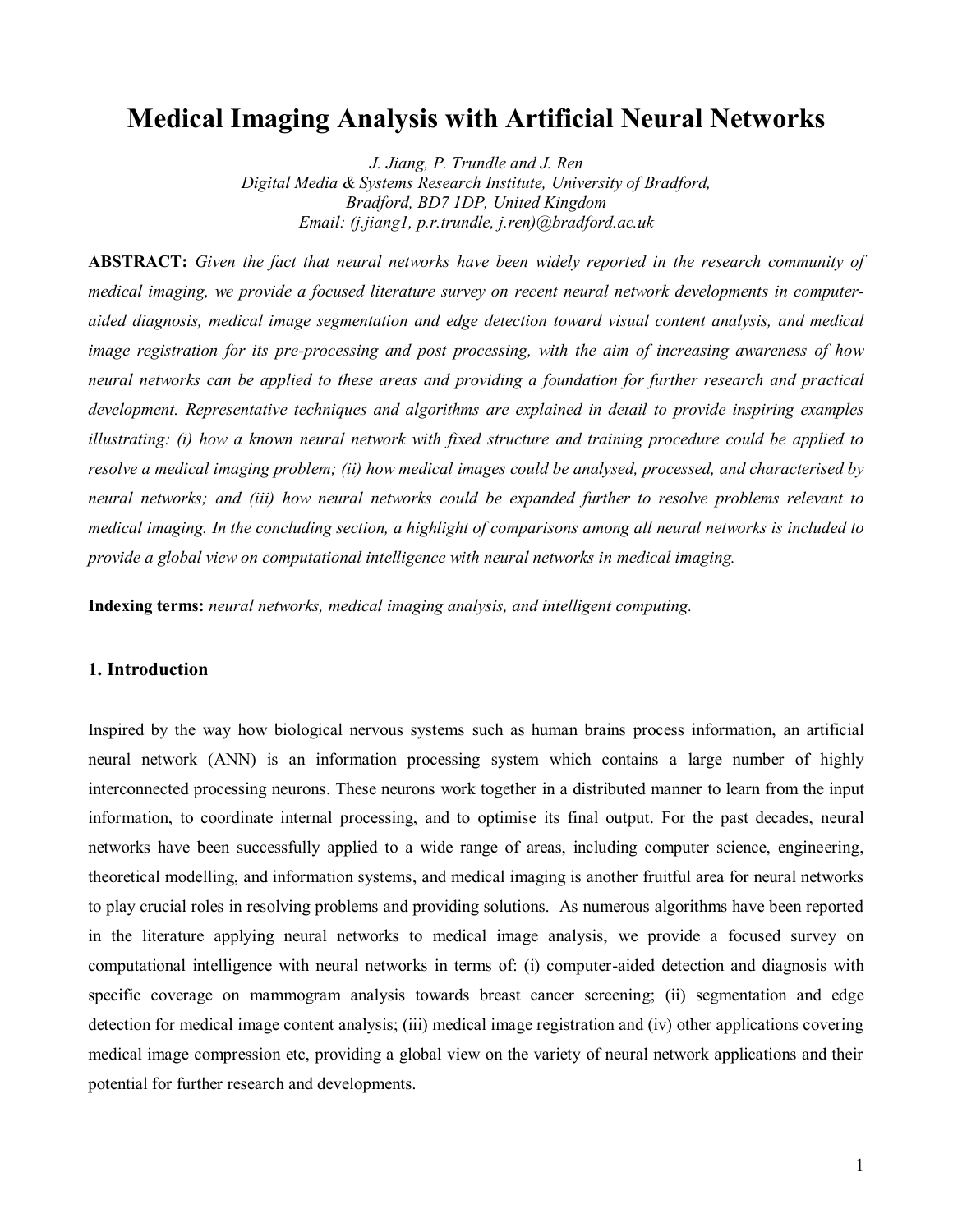Neural network applications in computer-aided diagnosis represent the main stream of computational intelligence in medical imaging  $[1] \sim 14$ . Their penetration and involvement are almost comprehensive for all medical problems due to the fact that: (i) neural networks have the nature of adaptive learning from input information and, using a suitable learning algorithm, can improve themselves in accordance with the variety and the change of input content; (ii) neural networks have the capability of optimising the relationship between the inputs and outputs via distributed computing, training, and processing, leading to reliable solutions desired by specifications; (iii) medical diagnosis relies on visual inspection, and medical imaging provides the most important tool for facilitating such inspection and visualization.

Medical image segmentation and edge detection remains a common problem and foundational for all medical imaging applications [15~25]. Any content analysis and regional inspection requires segmentation of featured areas, which can be implemented via edge detection and other techniques. Conventional approaches are typified by a range of well researched algorithms, including watershed [15], snake modelling [16], regiongrowing [17, N26], and contour detection etc [52]. In comparison, neural network approaches exploit the learning capability and training mechanism to classify medical images into content consistent regions to complete segmentations as well as edge detections [23-25].

Another fundamental technique for medical imaging is registration, which plays important roles in many areas of medical applications [26~32]. Typical examples include wound care, disease prediction, health care surveillance and monitoring etc. Neural networks can be designed to provide alternative solutions via competitive learning, self-organising and clustering to process input features and find the best possible alignment between different images or data sets.

Other applications of ANN include data compression [33-38, 41], image enhancement and noise suppression [39, 40, 43, 44], and disease prediction [N12, N16] etc. More recently, application of ANN for functional magnetic resonance imaging (MRI) simulation becomes a new research hotspot, where certain structured ANNs are employed to simulate the functional connectivity of brain networks [N1, N6]. Due to the similar nature of ANN and human neurons, ANN has been proved to be a very useful for this new task [N23, N34].

To provide useful insights for neural network applications in medical imaging and computational intelligence, we structure the rest of this paper in six further sections, where Section 2 provides some basics about neural networks to enable beginners to understand the structure, the connections, and the neuron functionalities. After this section, four sections are organised to provide detailed descriptions of neural network applications in the areas of computer aided diagnosis, image segmentation and edge detection, image registration, and other applications. Finally, conclusion and discussions are covered in section 7, providing concluding remarks to complete the paper.

# **2. Neural Networks Fundamentals**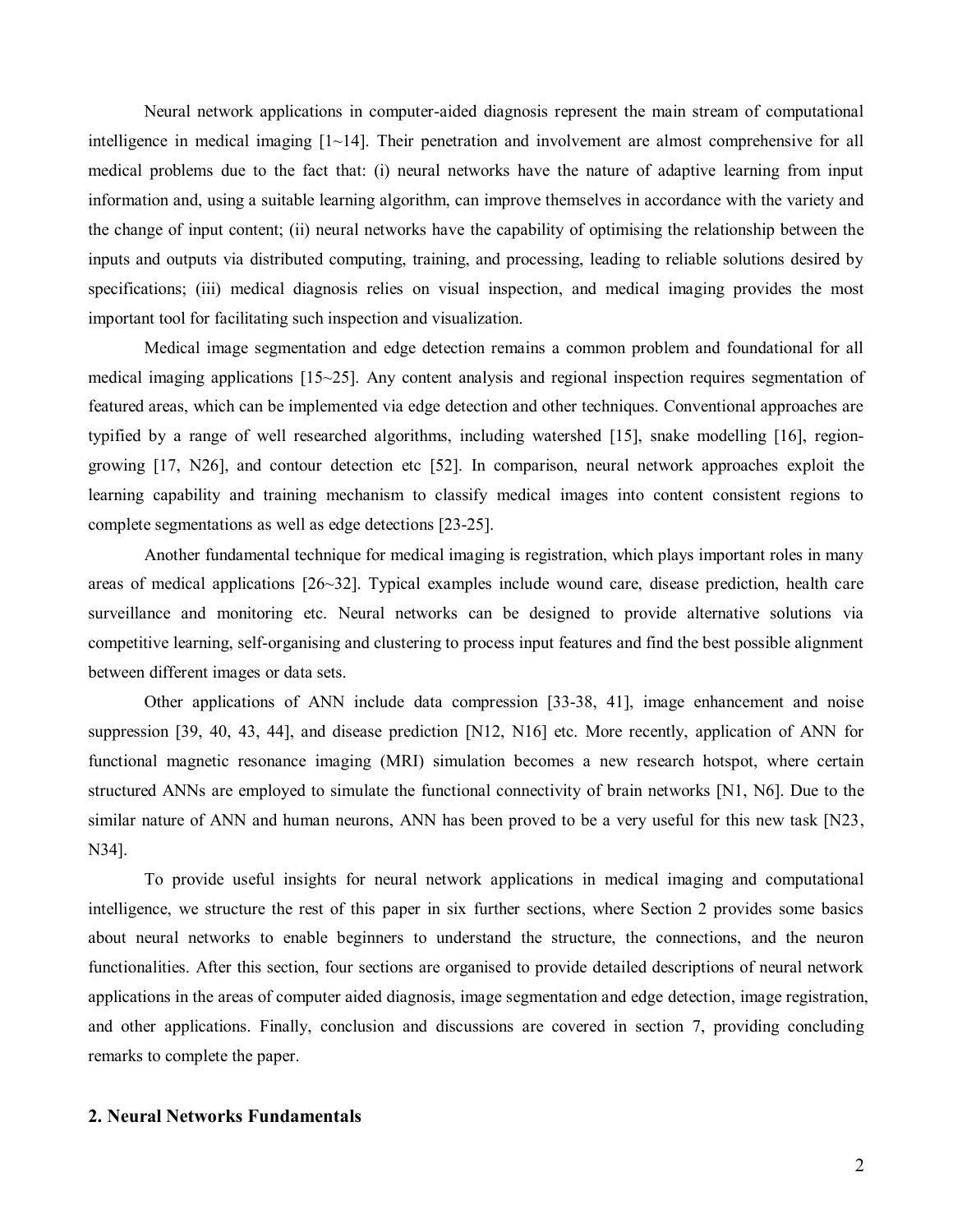To enable understanding of neural network, to facilitate possible repetition of those neural networks introduced and successfully applied in medical imaging, and to inspire further development of neural networks, we cover essential basics in this section to pave the way for the rest of the chapter in surveying neural networks. We start from a theoretical model of a single neuron and then introduce a range of different types of neural networks to reveal their structure, training mechanism, operation, and functions.

#### **2.1 Basic Structure**

The basic structure of a neuron can be theoretically modelled as shown in Figure 1, where  $X \{x_i, i = 1, 2, ..., n\}$ represent the inputs to the neuron and *Y* represents the output. Each input is multiplied by its weight *w*<sup>i</sup> , a bias *b* is associated with each neuron and their sum goes through a transfer function *f*. As a result, the relationship between input and output can be described as follows.

$$
Y = f\left(\sum_{i=1}^{n} w_i x_i + b\right)
$$
 (1)



**Figure 1** The model of a neuron

There are a range of transfer functions available to process the weighted and biased inputs, among which four basic transfer functions widely adopted for medical image processing are illustrated in Figure 2.



**Figure 2** *Four widely adopted transfer functions*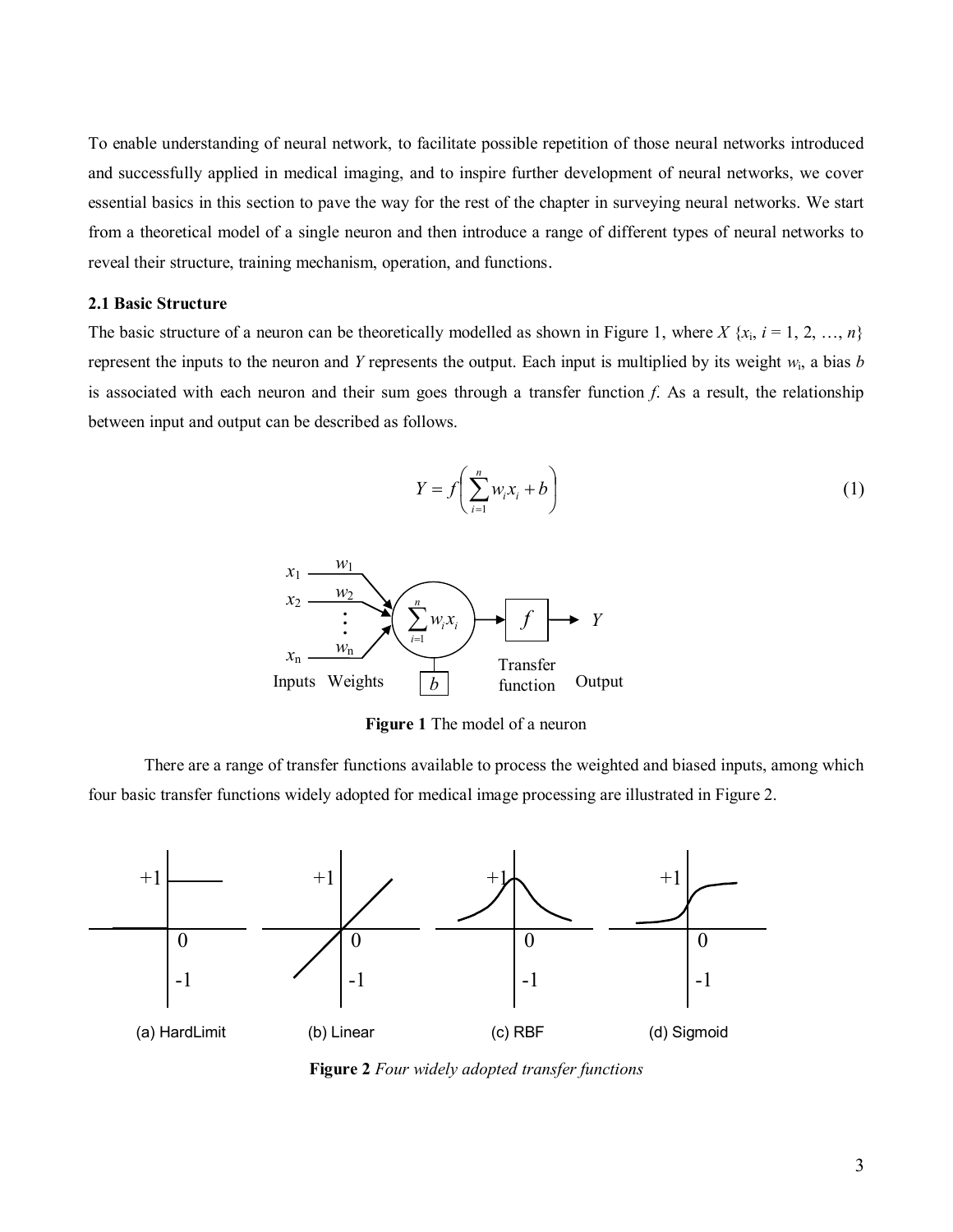Via selection of suitable transfer functions and connection of neurons, various neural networks can be constructed to be trained for producing the specified outputs. Neural network types that are commonly used for medical image processing are classified as feed-forward neural networks, feedback networks and self-organizing maps. The learning paradigms for neural networks in medical image processing generally include supervised learning and unsupervised learning. In supervised learning, a network is trained using a set of inputs and outputs (targets). For each training case there will be a set of input values and one or more associated output values, and the goal is minimise the network's overall output error for all training cases by iteratively adjusting the neuron connection weights and bias values using a specific training algorithm.

In unsupervised learning, the training data set does not include any target information. Instead a function is defined that measures the suitability or accuracy of the network. This function, often referred to as a cost function, is dependent on the network's application and normally uses both the input values and the network's output value(s) to produce a cost for the current network configuration. Normally the aim of unsupervised learning is to minimise or maximise the cost for all input vectors in the training set.

## **2.2 Feed-forward Network**

There are several different neural network architectures available for medical imaging applications, but one of the most common is the Feed-forward network. They often consist of multiple layers, typically including one input layer, a number of hidden layers, and an output layer. In a feed-forward network, the neurons in each layer are only connected with the neurons in the next layer. These connections are unidirectional, which means signals or information being processed can only pass through the network in a single direction, from the input layer, through the hidden layer(s) to the output layer. Fig. 3 illustrates the typical structure of a feed-forward network.



**Figure 3** *An example feed-forward network with a single hidden layer and two outputs*

Feed-forward networks commonly use the Backpropagation (supervised) learning algorithm to dynamically alter the weight and bias values for each neuron in the network. The algorithm works by iteratively altering the connection weight values for neurons based on the error in the network's actual output value when compared to the target output value. The output error is first used to alter the weights between the final hidden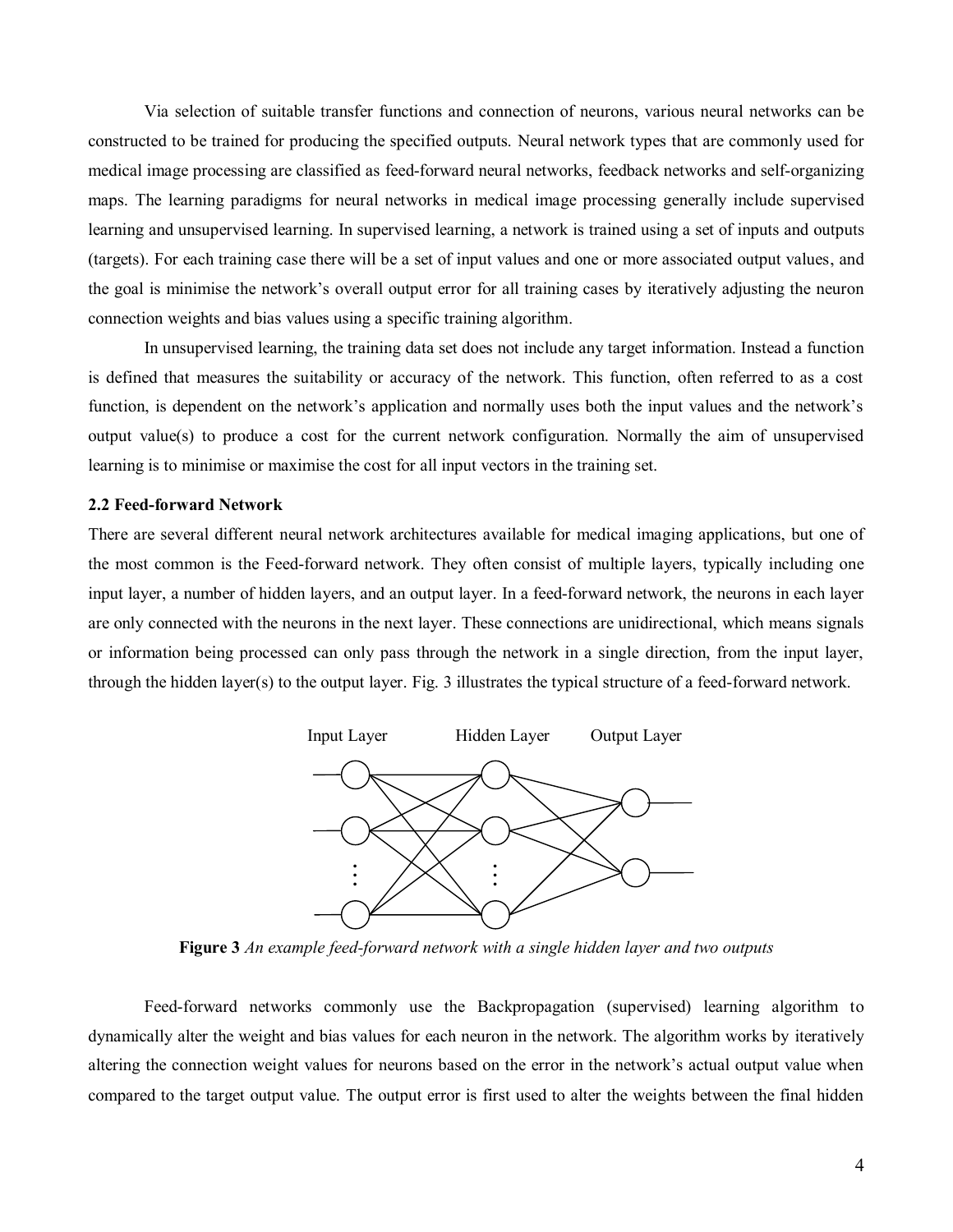layer and the output layer neurons by calculating the change in weight values needed to correct the output error. The weights between the final hidden layer and the previous layer (the input layer in a three-layer network) are then updated, and in this fashion the error is propagated backwards through the network to try and improve the output accuracy. The actual modification of weights is carried out using a (normally stochastic) gradient descent algorithm, where the weights are modified after each training example is present to the network. Alternatively the weights can be altered after all of the training cases have been processed in a batch fashion. A Multilayer Perceptron (MLP) is a special type of feed-forward network employing three or more layers, with nonlinear transfer functions in the hidden layer neurons. MLPs are able to associate training patterns with outputs for nonlinearly separable data. Feed-forward networks are particularly suitable for applications in medical imaging where the inputs and outputs are numerical and pairs of input/output vectors provide a clear basis for training in a supervised manner.

A Radial basis function (RBF) network is a three-layer supervised feed-forward network that uses a nonlinear transfer function (normally Gaussian) for the hidden neurons and a linear transfer function for the output neurons. The Gaussian function is applied to the net input to produce a radial function of the distance between each pattern vector and each hidden unit weight vector.

## **2.3 Feed-back Network**

The feed-back (or recurrent) neural network can have signals travelling in both directions by introducing loops, propagating values from the hidden and output layers backwards to earlier layers. Their state is changing continuously until they reach an equilibrium point. They remain at the equilibrium point until the input changes and a new equilibrium needs to be found. They are potentially powerful processing tools but can become extremely complicated.

A Hopfield network is a specific type of feedback network and its inspiration is to act as a form of associative memory, in a similar way to certain parts of the human brain. The purpose of associative memory is to converge to a state remembered from training when only part of the state is presented as an input. The Hopfield network has no special input or output neurons; all neurons are both input and output, and all are connected to every other neuron in both directions. After receiving the input simultaneously by all the neurons, they output to each other and the process does not stop until a stable state is reached. In a Hopfield network, it is simple to set up the weights between neurons in order to attempt to set up a desired set of patterns as stable class patterns. They are potentially useful for medical imaging applications such as tumour classification where the output value (e.g. benign or malignant) must be derived from partial or similar patterns to those seen during training.

#### **2.4 Self-Organising Map**

Quite different from the above networks types, a Kohonen Neural Network (Self-Organising Map, SOM) learns to map input values to an (often two-dimensional) output space. SOMs maintain the topology of the input data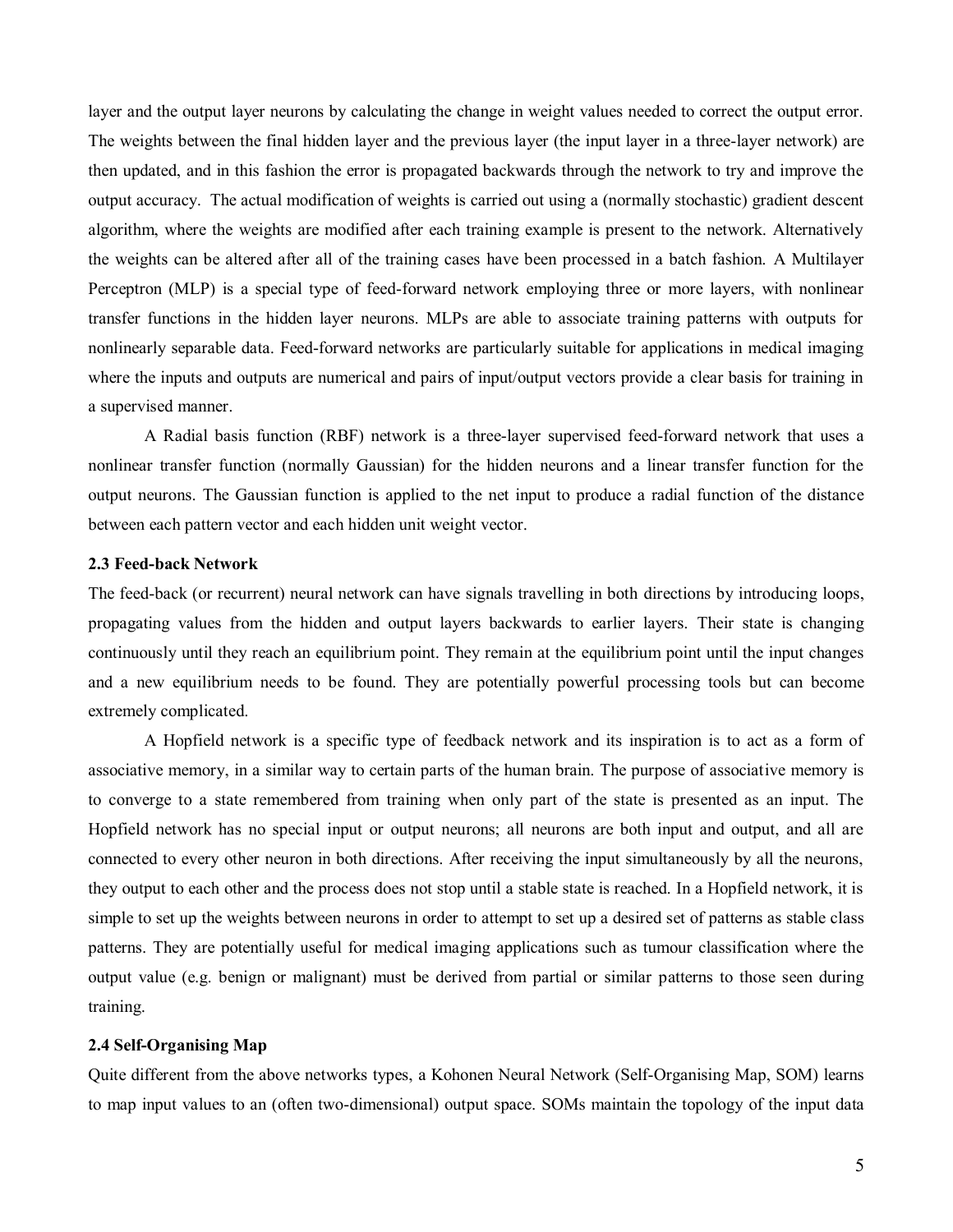while reducing the dimensionality, making them particularly useful for visualisation problems. SOMs can also be especially useful for medical imaging applications such as edge detection and segmentation, as their ability to automatically organise their neuron structures based on the topographical structure of the inputs can serve either as a first step in an algorithm incorporating many different approaches, or as a stand-alone method of dimensionality reduction and pattern recognition. Each neuron in a SOM stores a weight vector (an array of weights), each of which corresponds to one of the inputs in the data and a representation of its position within the map. When presented with a new input pattern, the neuron whose weight is closest in Euclidian space to the new input pattern is allowed to adjust its weights so that it gets closer to the input pattern. This type of training process is known as competitive learning, and is of course an extension of unsupervised learning.

In Kohonen neural networks, each neuron is fed by input vector (data point)  $x \in R^n$  through a weight vector  $w \in R^n$ . Each time a data point is input to the network, only the neuron *j* whose weight vector resembles most the input vector, is selected to fire, according to the following rule:

$$
j = \arg \min(\|x - w\|^2), \quad i = 1, 2, \dots m
$$
 (2)

The firing or winning neuron *j* and its neighbouring neurons *i* have their weight vectors *w* modified according to the following rule:

$$
w_i(t+1) = w_i(t) + h_{ij}(\|r_i - r_j\|, t) \cdot (x(t) - w_i(t)),
$$
\n(3)

Where  $h_{ij}(\|r_i - r_j\|, t)$  is a kernel defined on the neural network space as a function of the distance  $\|r_i - r_j\|$  between the firing neuron *j* and its neighbouring neurons *i*, and the time *t* here defines the number of iterations. Its neighbouring neurons modify their weight vectors so they also resemble the input signal, but less strongly, depending on their distance from the winner.

## **2.5 Training of Neural Network**

The training of a neural network can be a computationally expensive process, particularly where a combination of large network size, sometimes necessary to provide sufficient discriminatory power, and a large training dataset with many features and training examples results in a very high number of iterations of the training algorithm. Increasingly powerful hardware continues to alleviate this problem but it should be taken into account when considering the use of ANNs. In addition, how to deal with imbalanced datasets in training the ANN is also an important issue for the overall performance [N3].

Neural networks trained using supervised learning are susceptible to so-called overfitting, whereby they learn to correctly model the input-output relationship for the training examples to a high degree of accuracy, but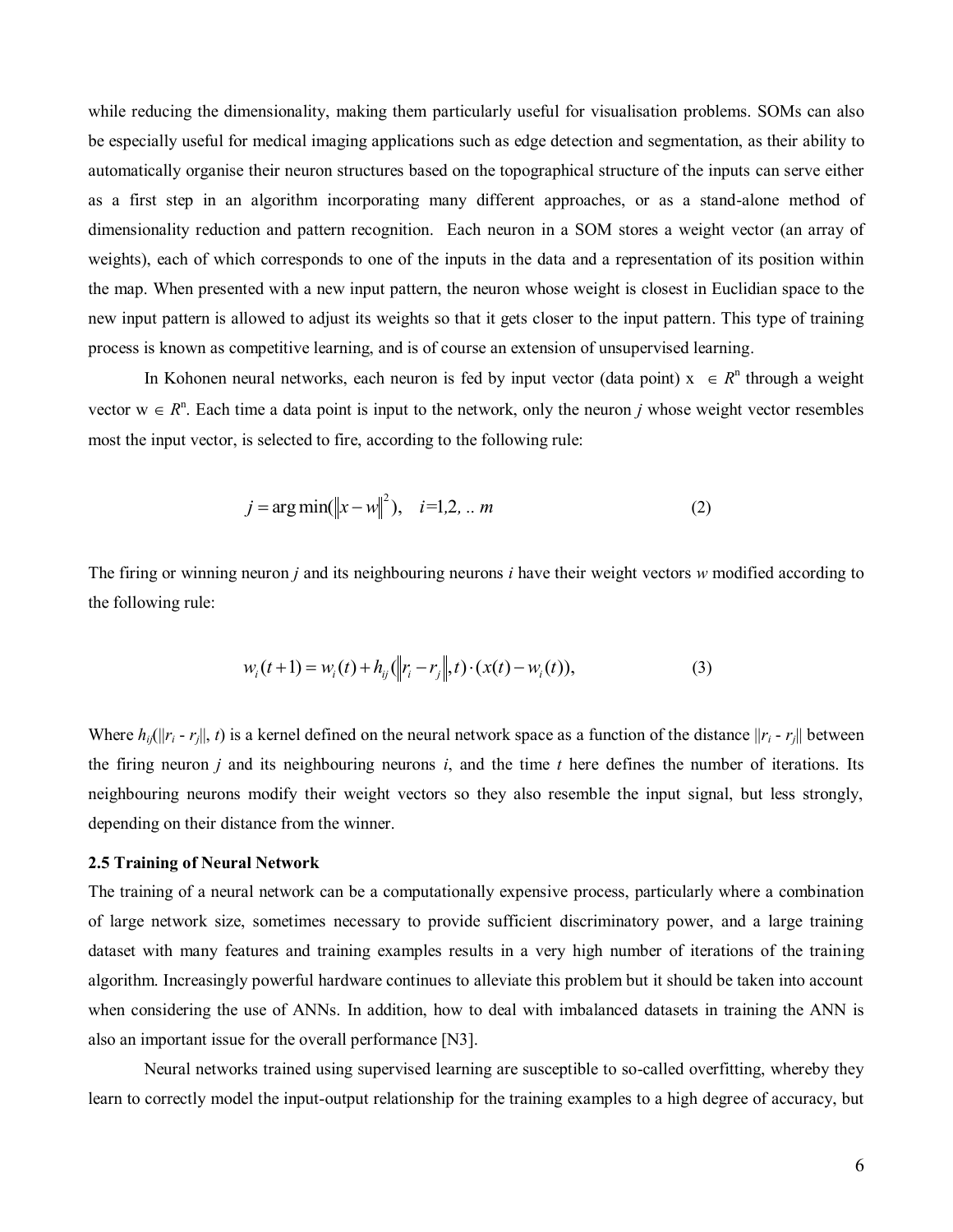perform extremely poorly on testing data that was not used during the training process. Overfitting can occur when the training data is not of sufficient size, when it is not representative of the entire feature space, or most significantly when the dimensionality of the data is too high.

This inability to generalise for unseen data renders a trained network useless for subsequent use in real applications, and several approaches are used to try and prevent overfitting from occurring. Gathering data to form the largest dataset possible, and maximising the distribution of training examples throughout the feature space can minimise the chances of overfitting. An extremely important pre-processing step before training a neural network is to select only the most relevant features from the dataset, reducing the amount of potentially irrelevant features that the network could overfit to, and often as a highly related side-effect increasing the accuracy of the network outputs.

Additionally, networks are often trained only until one or more criteria are met. Often this will involve training the network for a specified number of iterations and then stopping, or using an external validation set, not presented as training examples, to measure the output accuracy during training and stopping if and when the accuracy on validation data begins to fall while accuracy on training data rises.

From the next section onwards, detailed descriptions are provided for computational intelligence in medical imaging with neural networks, and their applications over the recent years are classified into four categories: computer aid diagnosis, image segmentation, registration and other applications. Each section gives more details on an application in one of these categories and overviews the other relevant applications. The comparison between neural networks is made in the concluding section.

# **3. Neural Networks for Computer Aided Detection and Diagnosis**

Neural networks have been incorporated into many computer-aided diagnosis systems, most of which distinguish the cancerous signs from normal tissues. Generally, these systems enhance the images first and then extract interesting regions from the images. The values of many features are calculated based on the extracted regions and are forwarded to neural works that make decisions in terms of learning, training and optimizations. Among all applications, early diagnosis of breast cancers and lung cancers represents the most typical examples in the developed computer aided detection or diagnosis (CAD) systems. Some relevant survey papers can be found in [N4, N9, N28].

## **3.1 Detection and Diagnosis of Breast Cancer using Digital Mammograms**

<span id="page-6-0"></span>Ge et al. [1] developed a computer-aided detection system to identify microcalcification clusters automatically on full field digital mammograms (FFDMs). The whole system includes six stages: pre-processing; image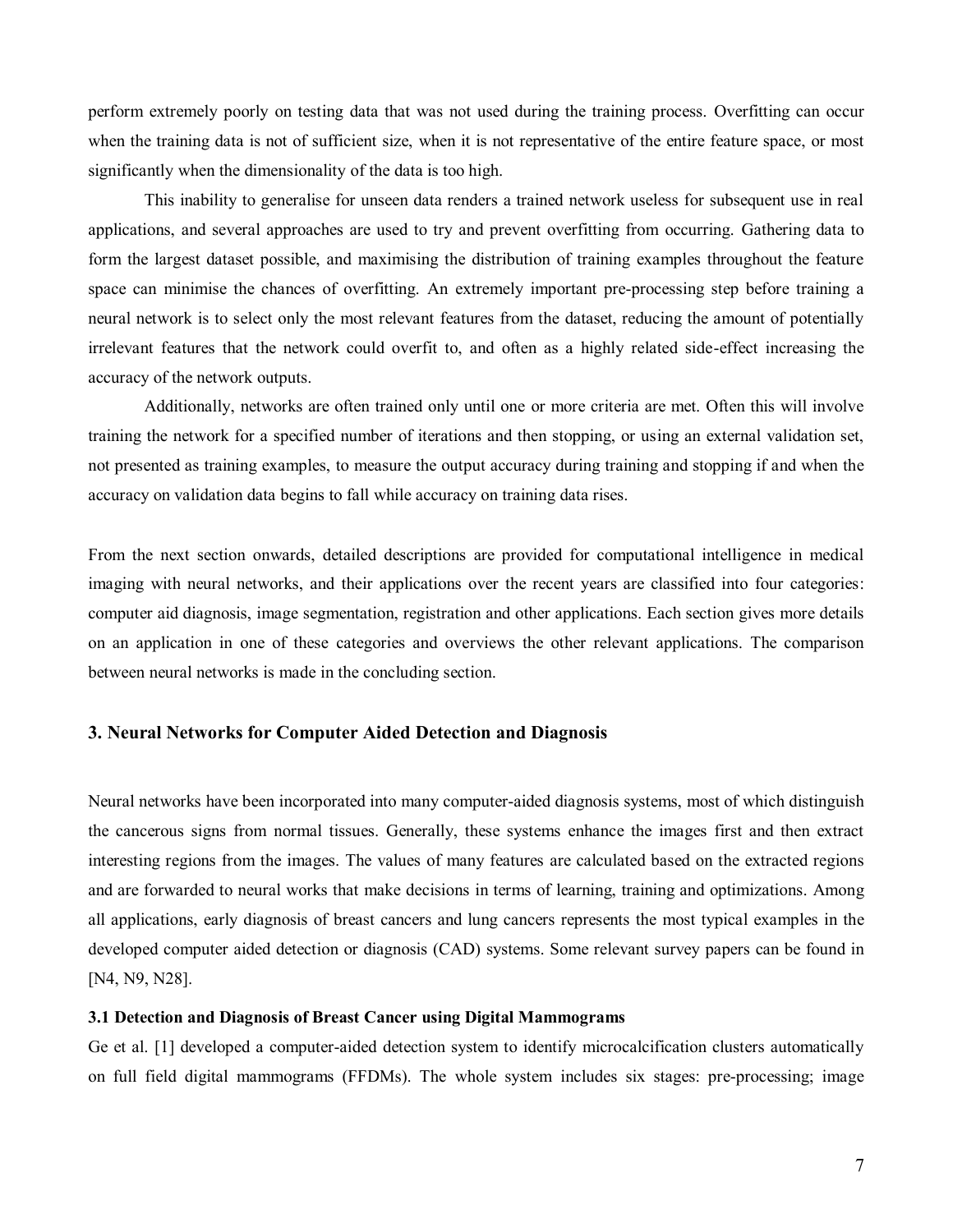enhancement; segmentation of microcalcification candidates; false positive (FP) reduction for individual microcalcifications; regional clustering; and FP reduction for clustered microcalcifications.

To reduce FP individual microcalcifications, a convolution neural network (CNN) was employed to analysis  $16 \times 16$  region of interest centred at the candidate derived from segmentations. CNN was designed to simulate the vision of vertebrate animals and can be considered as a simplified vision machine designed to perform the classification of the regions into two output types: disease and non-disease. Their CNN contains an input layer with 14 neurons, two hidden layers with 10 neurons each, and one output layer. The convolution kernel sizes of the first group of filters between the input and the first hidden layer were designed as  $5 \times 5$ , and those of the second group of filters between the first and second hidden layers were  $7 \times 7$ . The images in each layer were convolved with convolution kernels to obtain the pixel values to be transferred to the following layer. The logistic sigmoid function was chosen as the transfer function for both the hidden neurons and output neurons. An illustration of the neural network structure and its internal connections between the input layer, hidden layer and output layers is given in Figure 4.

The convolution kernels are organized in a way to emphasize a number of image characteristics rather than those less correlated values obtained from feature spaces for input. These characteristics include: (a) the horizontal versus vertical information; (b) local versus non-local information and (c) image processing (filtering) versus signal propagation[2].



**Figure 4** *Schematic diagram of a CNN*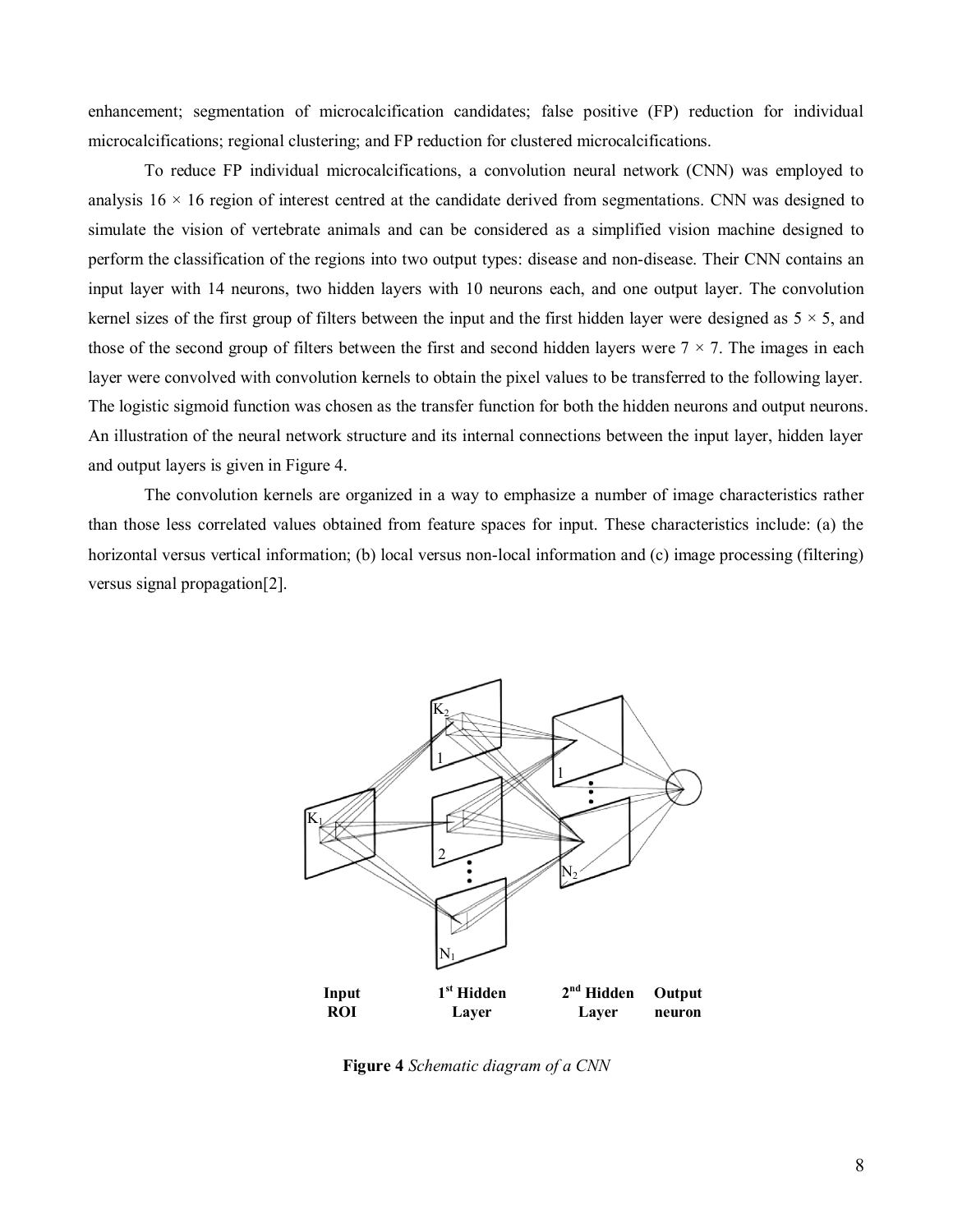The CNN was trained using back-propagation learning rule with the sum-of-squares error (SSE) function, which allows a probabilistic interpretation of the CNN output, i.e. the probability of correctly classifying the input sample as a true microcalcification ROI.

At the stage of FP reduction for clustered microcalcifications, morphological features (such as the size, the mean density, the eccentricity, the moment ratio, the axis ratio features and number of microcalcifications in a cluster) and features derived from the CNN outputs (such as the minimum, the maximum and the mean of the CNN output values) were extracted from each cluster. A total of 25 features (21 morphological features plus 4 CNN features) were extracted for each cluster. A linear discriminating analysis classifier was then used to differentiate clustered microcalcifications from false positives. The Stepwise LDA feature selection involves the selection of three parameters.

In their study, a set of 96 images is split into a training set and a validation set, each with 48 images. An appropriate set of parameters is selected by searching in the parameter space for the combination of three parameters of LDA that could achieve the highest classification accuracy with a relatively small number of features in the validation set. Then the three parameters of LDA are used to select a final set of features and LDA coefficients by using the entire set of 96 training images which contain 96 TP and over 500 FP clusters. The trained classifier is applied to a test subset to reduce the false positives (FP) in the CAD system, and through ROC analysis was shown to achieve FP reduction rates of 86%, 74% and 72% at sensitivities of 70%, 80% and 90% respectively when compared to classification without the CNN/LDA approach.

<span id="page-8-0"></span>To develop a computerized scheme for the detection of clustered microcalcifications in mammograms, Nagel et al. [3] examined three methods of feature analysis: rule based (the method currently used), an artificial neural network (ANN), and a combined method. The ANN method uses a three layer error-back-propagation network with five input units corresponding to the radiographic features of each microcalcification, and one output unit corresponding to the likelihood of being a microcalcification. The reported work reveals that two hidden units are insufficient for good performance of the ANN and it is necessary to have at least three hidden units to achieve adequate performances. However, the performance is not improved any further when the number of hidden units is increased over three. Therefore, the finalised ANN has five inputs, three hidden units, and one output unit. The hybrid approach incorporating both a rule-based classifier and an ANN achieved an error rate of 0.8 false positives per image at 83% sensitivity, compared to 1.9 and 1.6 for the rule-based method and the ANN alone respectively.

Papadopoulossa et al. [4] presented a hybrid intelligent system for the identification of microcalcification clusters in digital mammograms, which can be summarised in three-steps: (a) preprocessing and segmentation, (b) regions of interest (ROI) specification and (c) feature extraction and classification. In the classification schema, 22 features are automatically computed which refer either to individual microcalcifications or to groups of them. The reduction of false positive cases is performed using an intelligent system containing two subsystems: a rule-based and a neural network based. The rule construction procedure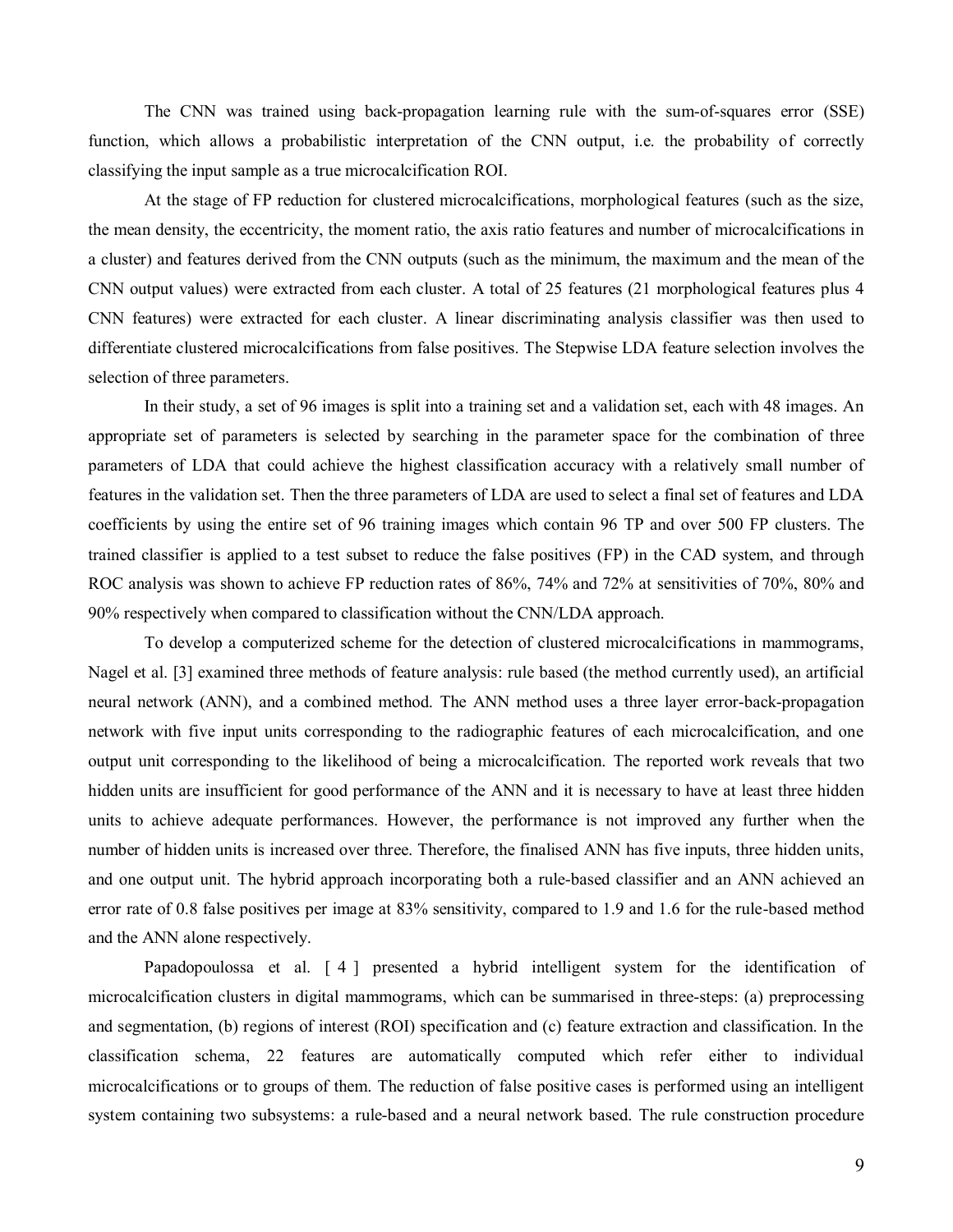consists of the feature identification step as well as the selection of the particular threshold value for each feature. Before using the neural network, the reduction in the number of features is achieved through principal component analysis (PCA), which transforms each 22-dimensional feature vector into a 9-dimensional feature vector as the input to the neural network. The neural network that is used for ROI characterisation is a feedforward neural network with sigmoid hidden neuron (Multiplayer Perceptron—MLP).

In Halkiotis [N18], ANN along with mathematical morphology is employed for the detection of clustered microcalcifications even under a non-uniform background. Considering each mammogram as a topographic representation, each microcalcification appears as an elevation constituting a regional maximum. Morphological filters are applied to suppress noise and regional maxima that do not correspond to calcifications. Two multi-layer perceptrons (MLP) and two radial basis function neural networks (RBFNN) with different number of hidden nodes are applied for classification. The MLP with ten hidden nodes achieved the best classification score with a true positive detection rate of 94.7% and 0.27 false positives per image.

Verma et al [N17] proposed a soft cluster neural network (SCNN) for the classification of suspicious areas in digital mammograms. The idea of soft clusters was employed to increase the generalisation ability of ANN by providing a mechanism to more aptly depict the relationship between the input features and the subsequent classification as either a benign or malignant class. Soft clusters with least square based optimisation made the training process faster and avoid iterative processes. The proposed neural network technique was tested on the DDSM benchmark database, and the accuracy achieved was over 93% in comparison with 83% from kmeans clustering.

<span id="page-9-0"></span>Christoyiani et al. [5] presented a method for fast detection of circumscribed mass in mammograms employing a RBF neural network (RBFNN). In the method, each neuron output is a nonlinear transformation of a distance measure of the neuron weights and its input vector. The non-linear operator of the RBFNN hidden layer is implemented using a Cauchy-like probability density function. The implementation of RBFNN could be achieved by using supervised or unsupervised learning algorithms for an accurate estimation of the hidden layer weights. The K-means unsupervised algorithm is used to estimate the hidden-layer weights from a set of training data containing statistical features from both circumscribed lesions and normal tissue. After the initial training and the estimation of the hidden-layer weights, the weights in the output layer are computed by using Wincerfilter theory, or minimizing the mean square error (MSE) between the actual and the desired filter output. The method was tested using the The MIAS MiniMammiographic Database, and achieved a mean overlap value of 0.868 for true positives for both normal and abnormal mammograms.

Patrocinio et al. [6] demonstrate that only certain features such as irregularity, number of microcalcifications in a cluster, and cluster area, are needed as the inputs of a neural network to separate images into two distinct classes: suspicious and probably benign. Setiono [7] developed an algorithm by pruning a feedforward neural network, which produces high accuracy rates for breast cancer diagnosis with small number of connections. The algorithm extracts rules from a pruned network by considering only a finite number of hidden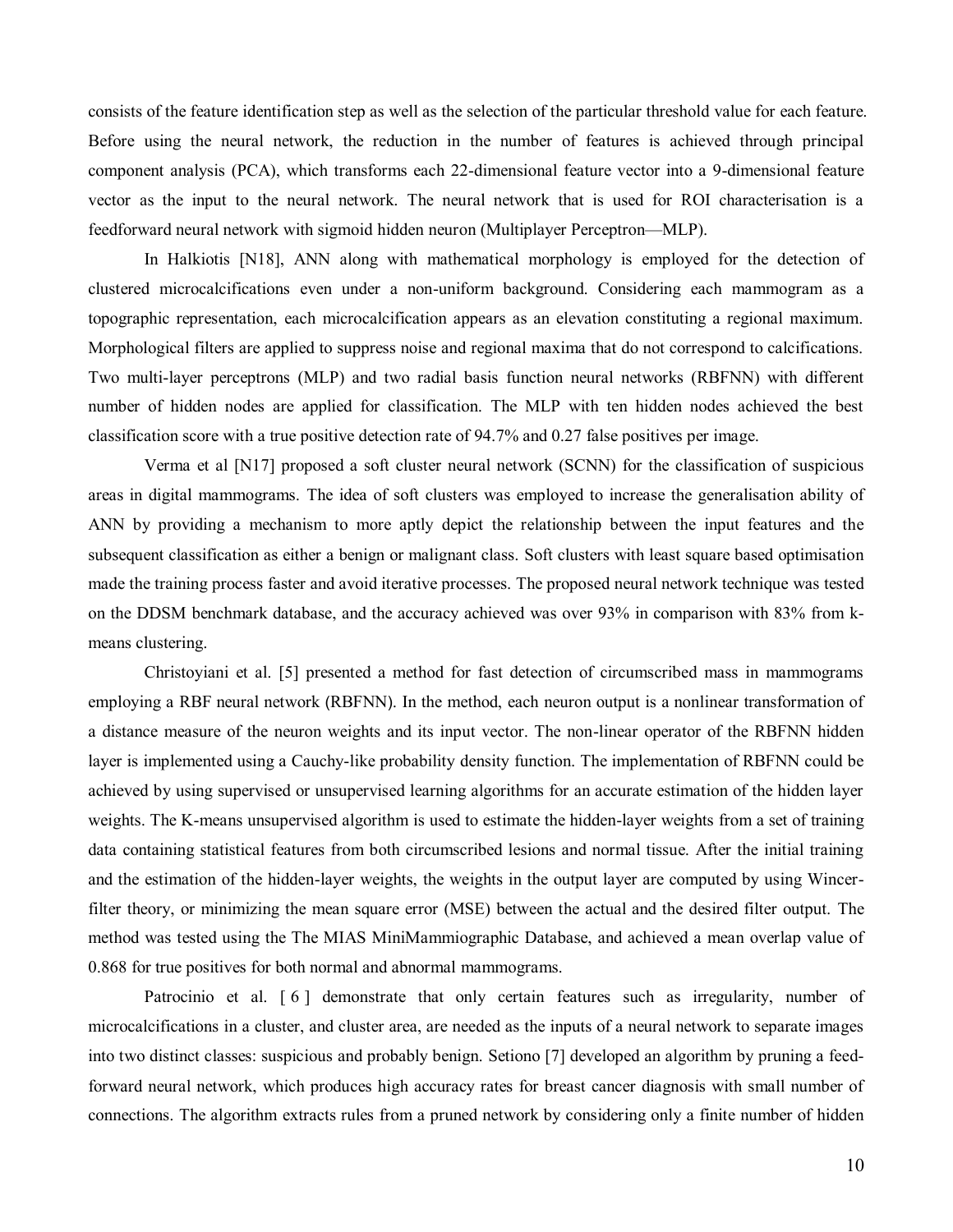unit activation values. Connections in the network are allowed only between input units and hidden units as well as between hidden units and output units. The algorithm finds and eliminates as many unnecessary network connections as possible during the training process. The accuracy of the extracted rules from the pruned network is almost as high as the accuracy of the original network.

The abovementioned applications cover different aspects of applying neural networks such as the number of neurons in the hidden layer, the reduction of features in classifications, the reduction of connections for better efficiency. Similar improvements could be made in applying ANN to other practical utilisations rather than just in identifying microcalcification clusters. For other approaches rather than ANN in detection and classification of microcalcifications and masses in mammograms, please refer to the papers [N28] and [N29].

### **3.2 Detection and Diagnosis of Lung Diseases**

<span id="page-10-0"></span>ANNs also plays an important role in detecting cancerous signs in lungs. Xu et al. [8] developed an improved computer-aided diagnosis (CAD) scheme for the automated detection of lung nodules in digital chest images to assist radiologists, who could miss up to 30% of the actually positive cases in their daily practice. In the CAD scheme, nodule candidates were selected initially by multiple gray-level thresholds of the difference image (subtraction of a signal-enhanced image and a signal suppressed image) and then classified into six groups. Between 50% and 70% of false positives were eliminated by adaptive rule-based tests and an ANN.

Zhou et al. [9] proposed an automatic pathological diagnosis procedure named Neural Ensemble-based Detection (NED) that utilizes an ANN ensemble to identify lung cancer cells in the specimen images of needle biopsies obtained from the bodies of the subjects to be diagnosed. An ANN ensemble is a learning paradigm where several ANNs are jointly used to solve a problem. The ensemble is built on a two-level ensemble architecture and the predictions of those individual networks are combined by plurality voting.

<span id="page-10-1"></span>Keserci et al. [10] developed a computer-aided diagnosis scheme for automated detection of lung nodules in digital chest radiographs based on a combination of morphological features and the wavelet snake. In their scheme, an ANN was used to efficiently reduce false positives by using the combined features. The scheme was applied to a publicly available database of digital chest images for pulmonary nodules. Qian et al. [11] trained a computer-aided cytologic diagnosis (CACD) system to recognize expression of the cancer biomarkers histone H2AX in lung cancer cells and then tested the accuracy of this system to distinguish resected lung cancer from preneoplastic and normal tissues. The major characteristics of CACD algorithms are to adapt detection parameters according to cellular image contents. Coppini et al. [12] described a neural-network-based system for the computer aided detection of lung nodules in chest radiograms. The approach is based on multi-scale processing and feed-forward neural networks that allow an efficient use of a priori knowledge about the shape of nodules and the background structure.

## <span id="page-10-2"></span>**3.3 Detection and Diagnosis in MRI**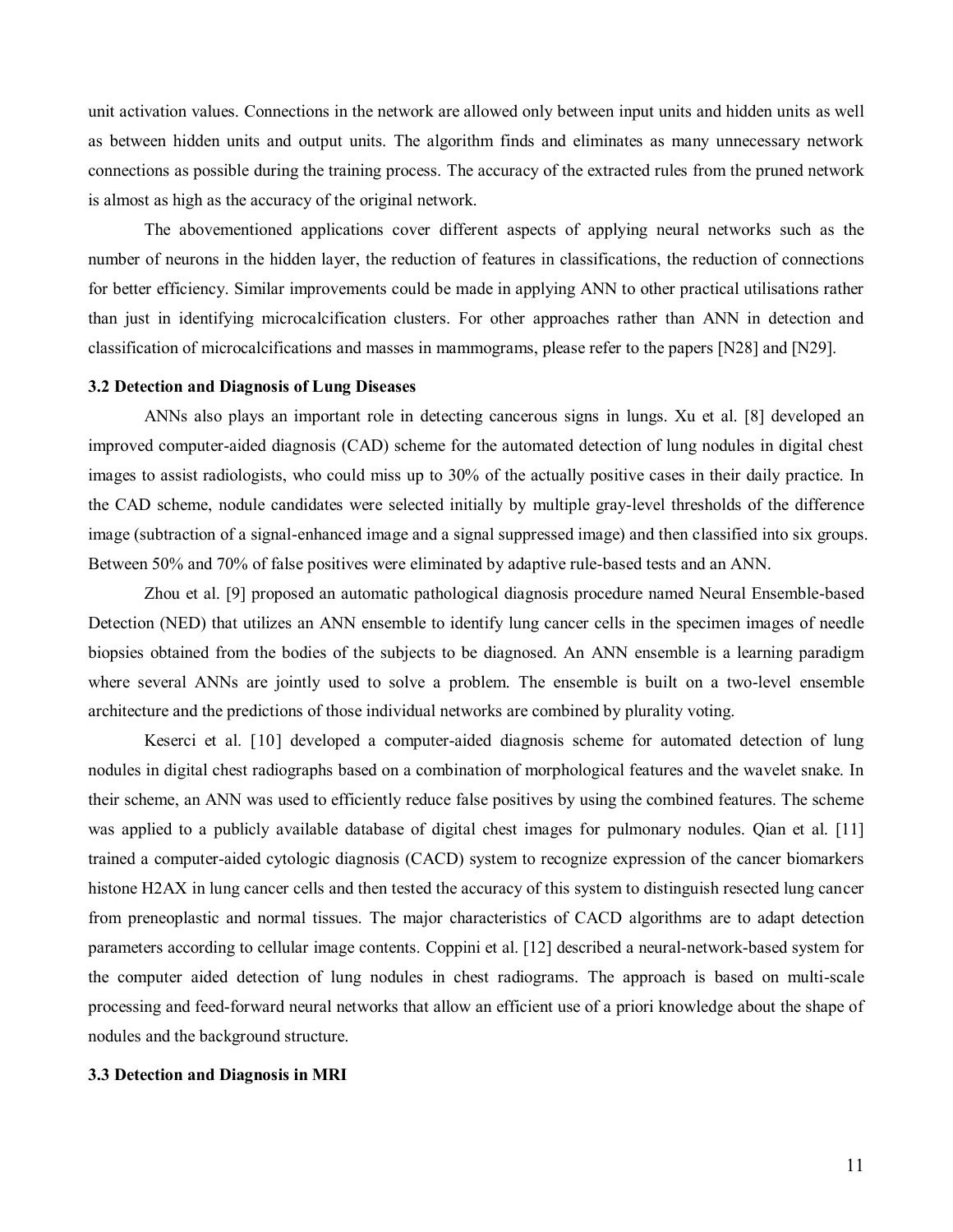ANN has also been widely applied in diagnosis of diseases in MR images. In Guo et al [N8], a computer-aided diagnostic system was proposed to classify rat liver lesions from MR imaging. Six parameters of texture characteristics and Variance of 161 ROIs were calculated and assessed by gray-level co-occurrence matrices, then fed into a BP neural network (NN) classifier to classify the liver tissue into two classes namely cirrhosis and HCC. The accuracy of classification of HCC nodules from cirrhosis achieved was 91.67%.

In Yamashita et al [N10], ANN was utilised to evaluate the performance of radiologists for differential diagnosis of intra-axial cerebral tumors on MR Images. A single 3-layer feed-forward ANN with a Levenberg-Marquardt algorithm was employed to differentiate among 4 categories of tumors with use of 2 clinical parameters and 13 radiologic findings in MR images. Subjective ratings for the 13 radiologic findings were provided independently by 2 attending radiologists. In total 126 cases were used for training and testing of the ANN based on a leave-one-out-by-case method. In the observer test, MR images were viewed by 9 radiologists, first without and then with ANN outputs. The averaged area under the ROC curve for ANN alone was 0.949. The diagnostic performance of the 9 radiologists increased from 0.899 to 0.946 when they used ANN outputs.

Döhler et al [N11] proposed a cellular ANN for the detection of hippocampal sclerosis in MRI. Using an exemplary database that consisted of a large number of volumes of interest extracted from T1-weighted magnetic resonance images from 144 subjects, the authors demonstrated that the network allowed classifying brain tissue with respect to the presence or absence of mesial temporal sclerosis. Results indicated the general feasibility of the proposed computer-aided systems for diagnosis and classification of images generated by medical imaging systems.

#### **3.3 Detection and Diagnosis of Other Diseases**

Apart from the applications in breast cancer and lung cancer, ANN has been adopted in many other analyses and diagnosis. Mohamed et al. [13] compare bone mineral density (BMD) values for healthy persons and identify those with conditions known to be associated with BMD obtained from Dual X-ray absorptiometry (DXA). An ANN was used to quantitatively estimate site-specific BMD values in comparison with reference values obtained by DXA (i.e. BMDspine, BMDpelvis, and BMDtotal). Anthropometric measurements (i.e. sex, age, weight, height, body mass index, waist-to-hip ratio, and the sum of four skinfold thicknesses) were fed to an ANN as independent input variables. The estimates based on four input variables were generated as output and were generally identical to the reference values for all studied groups.

<span id="page-11-0"></span>Scott [14] tried determining whether a computer based scan analysis could assist clinical interpretation in this diagnostically difficult population. Artificial neural networks (ANNs) were created using only objective image-derived inputs to diagnose the presence of pulmonary embolism. The ANN predictions performed comparably to clinical scan interpretations and with the results of angiography.

In Zhang et al [N2], a computer-aided diagnosis system named LiverANN was proposed for classifying the pathologies of focal liver lesions into five categories using the artificial neural network (ANN) technique. On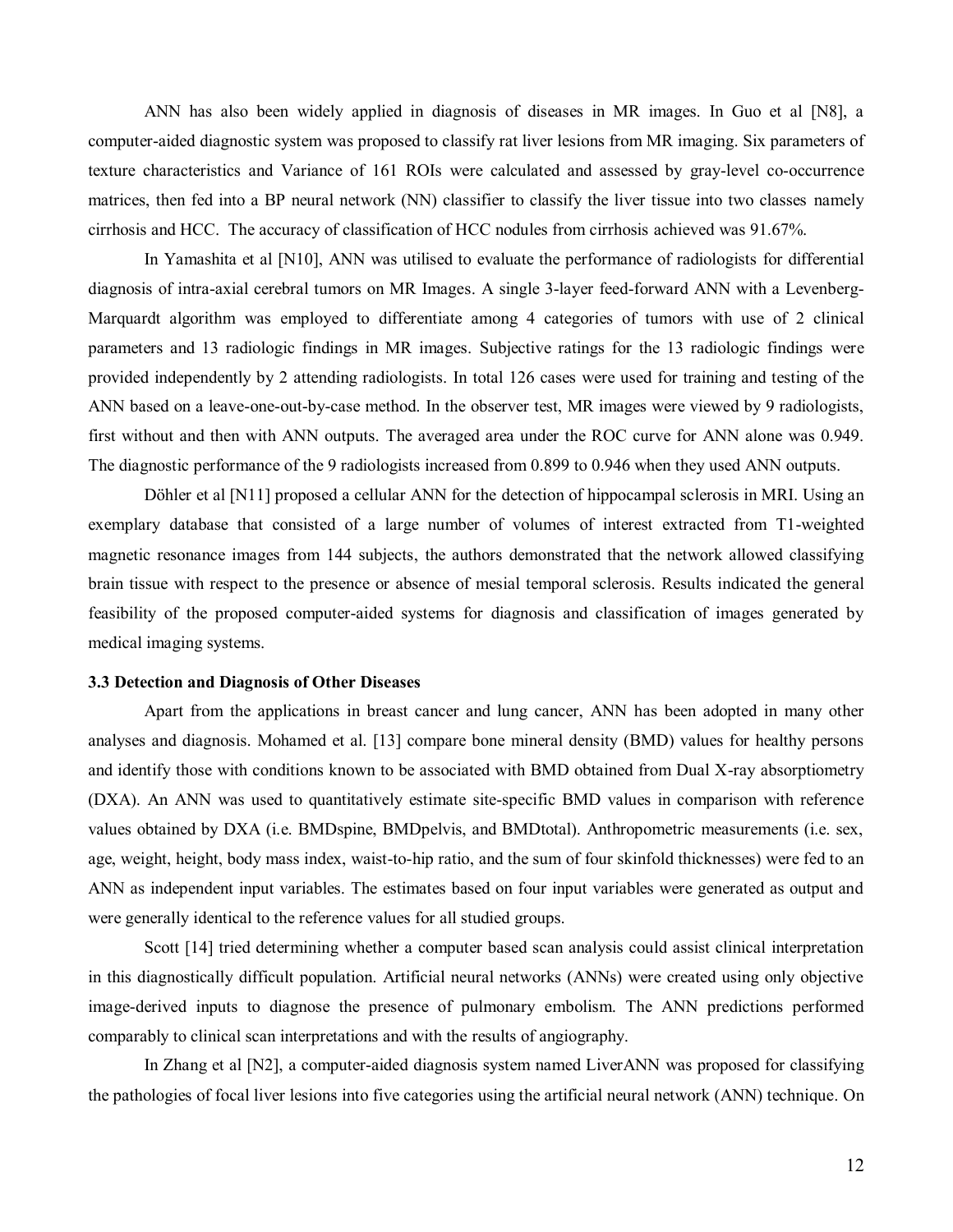each MR image, a region of interest (ROI) in the focal liver lesion was delineated by a radiologist. The intensity and homogeneity within the ROI were calculated automatically, producing numerical data that were analyzed by feeding them into the LiverANN as inputs. Of the 320 MR images obtained from 80 patients with liver lesions, the ANN classifier can achieve a training accuracy of 100% and a testing accuracy of 93% in classifying the cases into five classes.

Tägil et al [N14] employed ANN for quality assurance of image reporting in terms of automatic interpretation in myocardial perfusion imaging. The networks were used to identify potentially suboptimal or erroneous interpretations of myocardial perfusion scintigrams (MPS). Reversible perfusion defects in each of 5 myocardial regions, as interpreted by one experienced nuclear medicine physician, were assessed by ANN in 316 consecutive patients undergoing MPS. After training, the ANNs were used to select 20 cases in each region that were more likely to have a false clinical interpretation. These cases, together with 20 detected control cases with no likelihood of false clinical interpretation, were randomly presented to three experienced physicians for a consensus re-interpretation. Due to small and mild perfusion defects and localization of defects, clinical routine interpretation by an experienced nuclear medicine expert and ANN differed in 53 of the 200 cases. The results demonstrated that ANN could identify those MPS that might have suboptimal image interpretations.

In Pan et al [N22], BP based ANN was utilised for bleeding detection in wireless capsule endoscopy (WCE). Colour texture features distinguishing the bleeding regions from non-bleeding regions were extracted in RGB and HSI colour spaces, and used as the feature vector inputs to the ANN to recognize the bleeding regions. The experiments demonstrated that the bleeding regions could be correctly recognized with a sensitivity of 93% and a specificity of 96%.

#### **3.4 Summary**

In all the applications mentioned above, the roles of ANNs have a common principle in the sense that they all are applied to reduce FP detections in both mammograms and chest images via examining the features extracted from the suspicious regions. As a matter of fact, ANNs are not limited to academic research, but also play important roles in commercially available diagnosis systems, such as ImageChecker for mammograms.

### **Others**

According to the results reported in [N29] and [n16], it is interesting to note that combined classifiers tend to yield better results than single ones. However, ANN still can generate good results as an expert mammographer [N29], although in some work it is suggested that SVM may produce better results in detecting microcalcification [N27]. In Chen et al [N7], it is found that the diagnostic performance of ANN is not different from that of SVM and LRA (Logistic regression analysis) as demonstrated by ROC curve analysis. The inconsistency here may refer to the differences between the test data and test conditions, i.e. how much of the data is used for training and how the classifiers are optimised et al.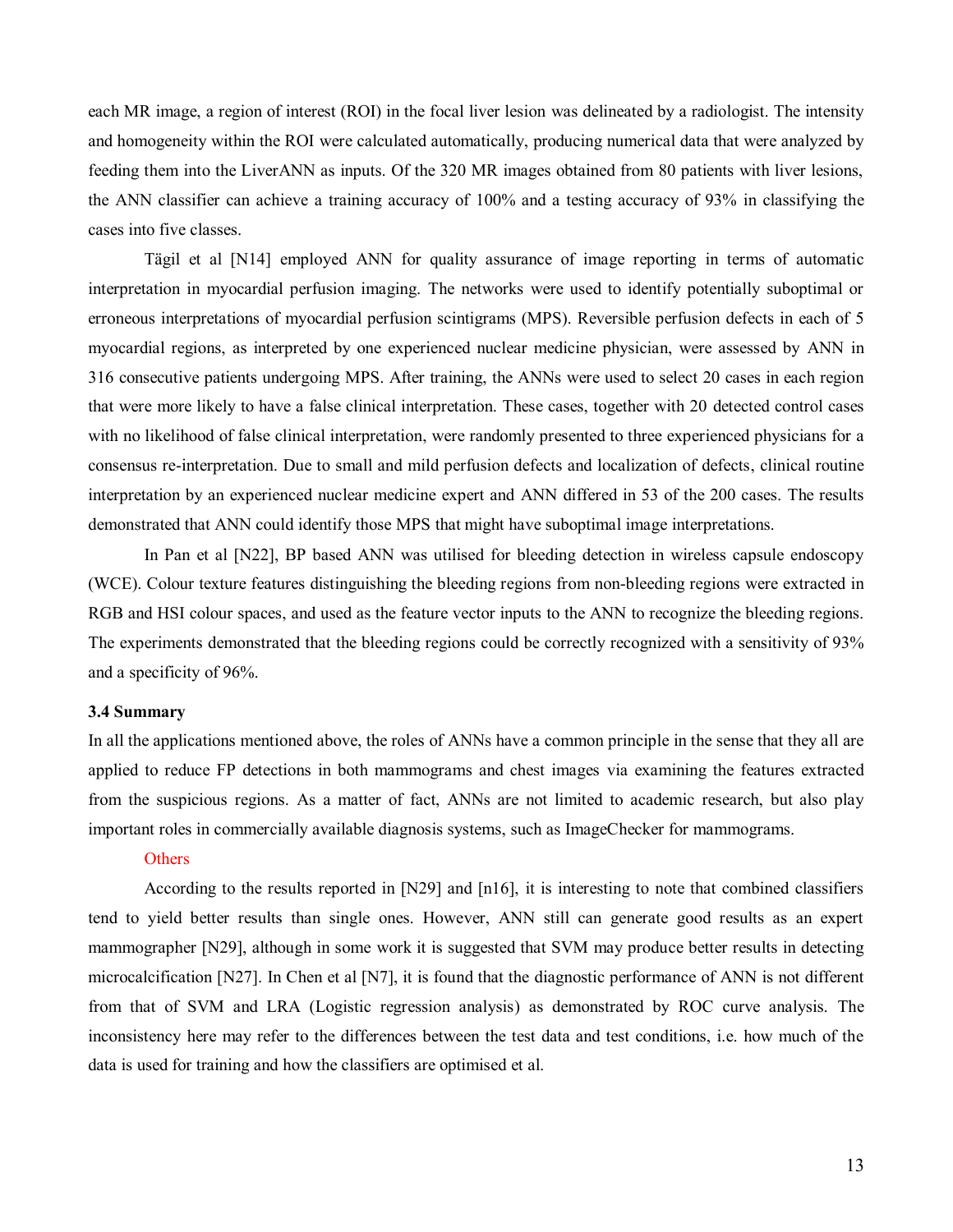## **4. Neural Networks for Medical Image Segmentation and Edge Detection**

Medical image segmentation is a process for dividing a given image into meaningful regions with homogeneous properties. Image segmentation is an indispensable process in outlining boundaries of organs and tumours, and in the visualization of human tissues during clinical analysis. Therefore, segmentation of medical images is very important for clinical research, diagnosis, and applications, leading to requirement of robust, reliable and adaptive segmentation techniques.

## **4.1 Segmentation**

<span id="page-13-0"></span>Kobashi et al. [15] proposed an automated method to segment the blood vessels from 3D time of flight (TOF) MRA volume data. The method consists of three steps: (1) removal of the background, (2) volume quantization, and (3) classification of primitives by using an artificial neural network.

After volume quantization by using a watershed segmentation algorithm, the primitives in the MRA image stand out. To further improve the result of segmentation, the obtained primitives have to been separated into the blood vessel class and the fat class. Three features and a feed-forward three-layered neural network are adopted for the classification. Compared with the fat, the blood vessel is like a tube - long and narrow. To this end, two features including vascularity and narrowness were introduced to measure such properties. As the histogram of blood vessels is quite different from that of the fat in shapes, a third feature, histogram consistency, is added for further improvement of the segmentation.

The feed-forward NN is composed of 3 layers: an input layer, a hidden layer and an output layer. The structure of the described neural network is illustrated in Figure 5.



**Figure 5** *Three layer feed-forward neural network*

As seen, three input units are included at the input layer, which is decided by the number of features extracted from medical images. The number of neuron in the output layer is one to produce and represent two classes. The number of neurons in the hidden layer is usually decided by experiments. Generally, a range of different numbers is tried in the hidden layer, and the number that achieves the best training results is selected.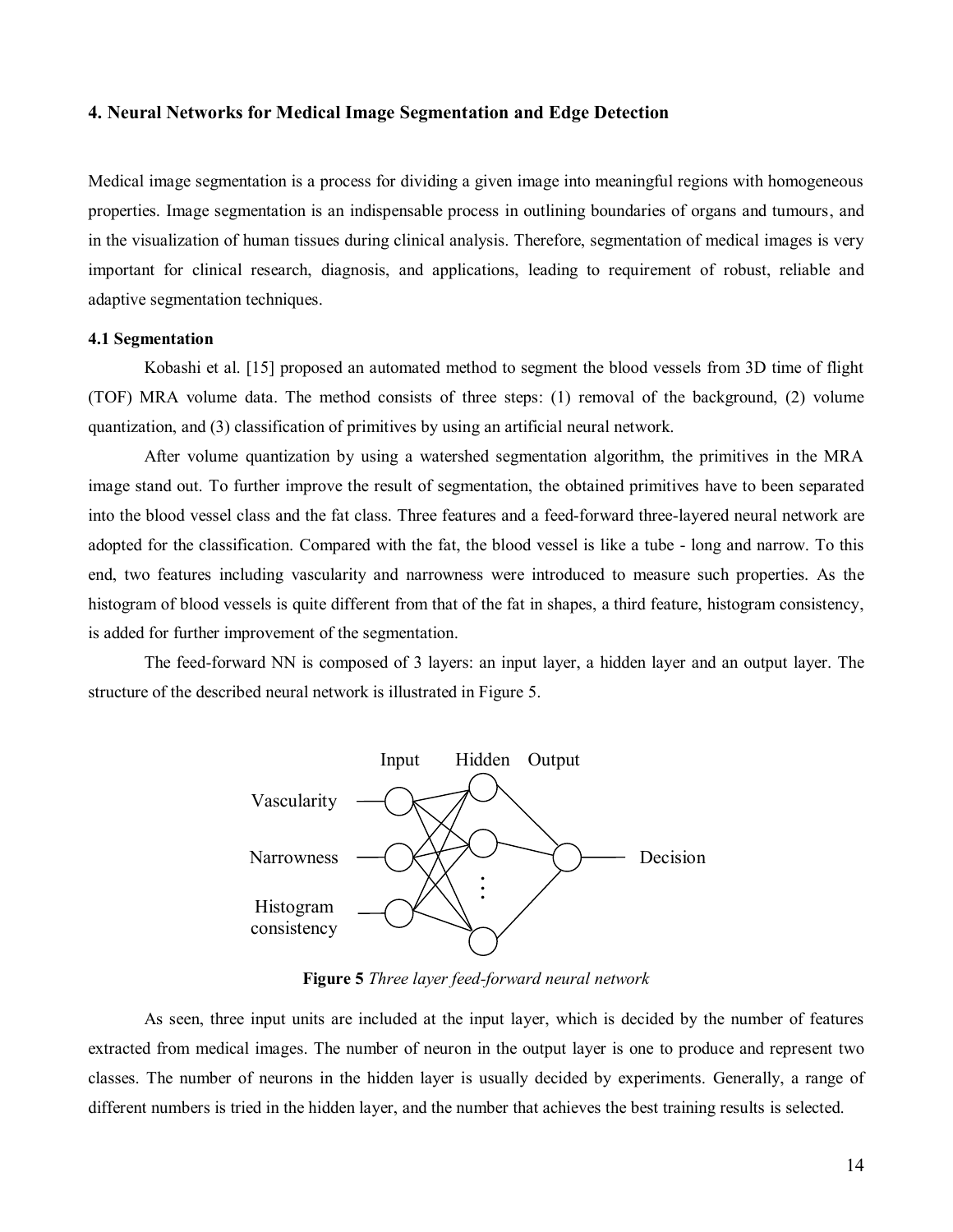In the proposed method, the ANN classifies each primitive, which is a clump of voxels, by evaluating the intensity and the 3D shape.

In their experiments, the ANN was trained using 60 teaching data sets derived from an MRA data set. Each primitive is classified into the blood vessel (indicated by the value of 1) or the fat (indicated by the value of 0) and the values of the three features are calculated. All these values were fed into the feed-forward ANN for training the weights of the neurons. Seven new MRA data, whose primitives were unclassified, were fed into the trained NN for testing. The segmentation performance is measured by the value of accuracy as defined below, and the rate achieved by the reported algorithm is 80.8%.

$$
Accuracy = \frac{Number of correctly classified primitives}{Total number of primitives} \times 100\%
$$
 (4)

Apart from the work proposed by Kobashi in ANN based segmentation, there are many applications for the images generated by CT and MRI. Middleton et al. [16] combined use of a MLP and active contour model ('snake') to segment structures in magnetic resonance (MR) images. The reported work can be highlighted by the following two steps:

1) The perceptron is trained to produce a binary classification of each pixel as either a boundary or a nonboundary;

2) Subsequently, the resulting binary (edge-point) image forms the external energy function for a snake model, which is used to link the candidate boundary points into a continuous and closed contour.

Lin [17] applied a Hopfield neural network with penalized fuzzy c-means technique (called PFHNN) to medical image segmentation. In the algorithm, the pixels with their first and second order moments constructed from their *n* nearest neighbours as a training vector are mapped to a two-dimensional Hopfield neural network for the purpose of classifying the image into suitable regions.

Lin et al. [18] generalized Kohonen's competitive learning (KCL) algorithm with fuzzy and fuzzy-soft types called fuzzy KCL (FKCL) and fuzzy-soft KCL (FSKCL). These KCL algorithms fuse the competitive learning with soft competition and fuzzy c-means (FCM) membership functions. These generalized KCLs were applied to MRI and MRA ophthalmological segmentations. It is found that these KCL-based MRI segmentation techniques are useful in reducing medical image noise effects using a learning mechanism. The FSKCL algorithm is recommended for use in MR image segmentation as an aid to small lesion diagnosis.

Dokur [19] proposed a Quantizer Neural Network (QNN) for the segmentation of MR and CT images. QNN is a novel neural network structure, which is trained by genetic algorithms. It was comparatively examined with a multilayer perceptron and a Kohonen network for the segmentation of MR and CT head images. The QNN was reported to have the best classification performance with fewer neurons after a short training time.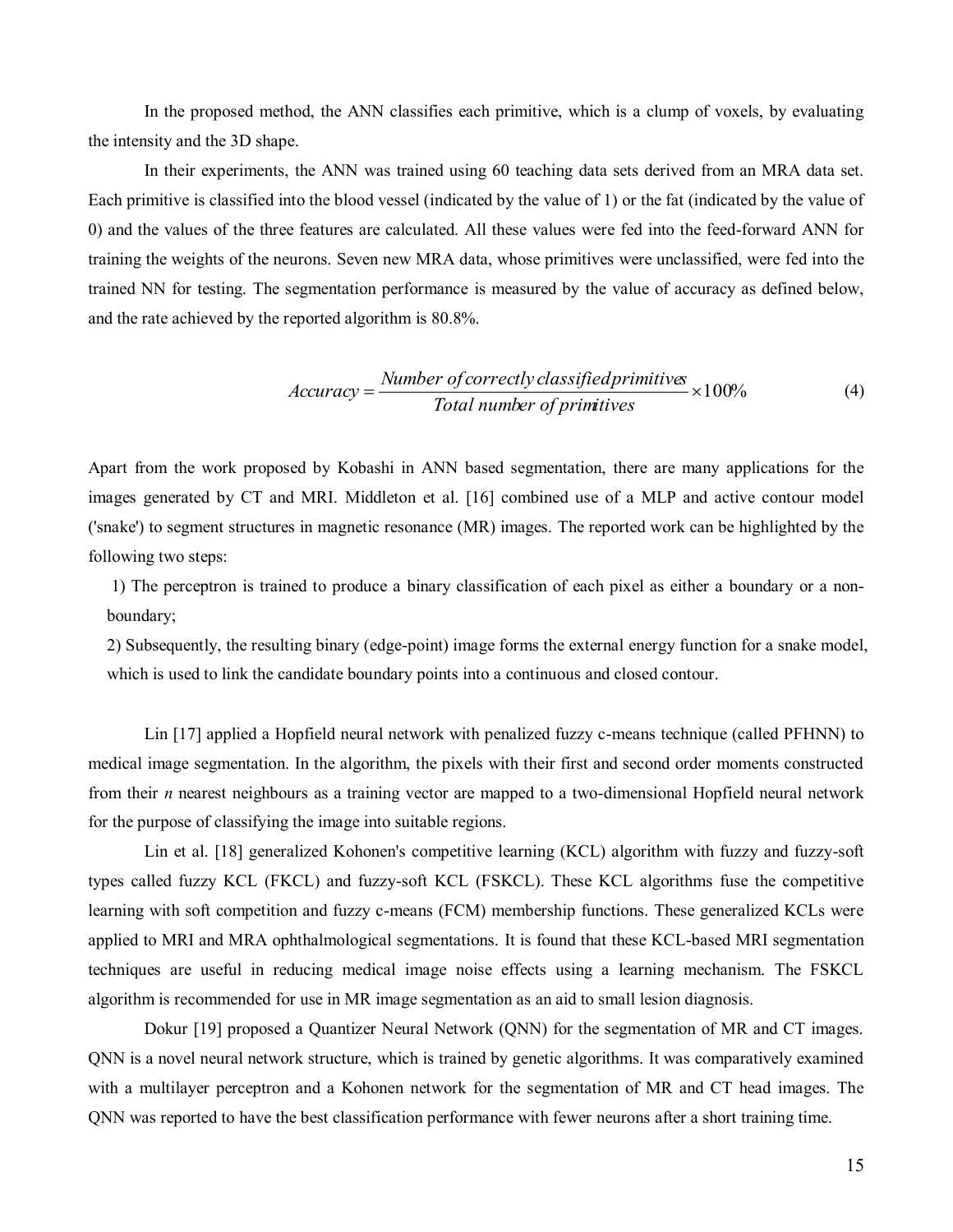<span id="page-15-0"></span>Stalidis et al. [ 20 ] presented an integrated model-based processing scheme for cardiac magnetic resonance imaging (MRI), embedded in an interactive computing environment suitable for quantitative cardiac analysis, which provides a set of functions for the extraction, modeling, and visualization of cardiac shape and deformation. In the scheme, a learning segmentation process incorporating a generating-shrinking neural network is combined with a spatiotemporal parametric modeling through functional basis decomposition.

Chang et al. [21] developed an approach for medical image segmentation using a fuzzy Hopfield neural network based on both global and local gray-level information. The membership function simulated with neuron outputs is determined using a fuzzy set, and the synaptic connection weights between the neurons are predetermined and fixed to improve the efficiency of the neural network.

Shen et al. [22] proposed a segmentation technique based on an extension to the traditional fuzzy cmeans (FCM) clustering algorithm. In the paper, a neighbourhood attraction, which is dependent on the relative location and features of neighbouring pixels, is shown to improve the segmentation performance and the degree of attraction is optimized by a neural-network model. Synthetic and real brain MR images with different noise levels are segmented to demonstrate the superiority of the proposed technique compared to other FCM-based methods.

Fu et al [N21] proposed an automatic hybrid model, in which the statistical expectation maximization (EM) and the spatial pulse coupled neural network (PCNN) were integrated for brain MRI segmentation. In addition, an adaptive mechanism was developed to fine tune the PCNN parameters. The EM model served two functions including evaluation of the PCNN image segmentation and adaptive adjustment of the PCNN parameters for optimal segmentation. They concluded the adaptive EM–PCNN yielded the best results for gray matter and brain parenchyma segmentation.

## **4.2 Edge Detection**

Chang et al [23] designed a two-layer Hopfield neural network called the competitive Hopfield edge-finding neural network (CHEFNN) to detect the edges of CT and MRI images. The CHEFNN extends the one-layer 2-D Hopfield network at the original image plane to a two-layer 3-D Hopfield network with edge detection to be implemented on its third dimension. With the extended 3-D architecture, the network is capable of incorporating a pixel's contextual information into a pixel-labelling procedure. As a result, the effect of tiny details or noises will be effectively removed by the CHEFNN and the drawback of disconnected fractions can be overcome. In addition, they [ 24 ] discovered that high-level contextual information cannot be incorporated into the segmentation procedure in techniques using traditional Hopfield neural networks and thus proposed contextual constraint-based Hopfield neural cube (CCBHNC) for image segmentation. The CCBHNC uses a threedimensional architecture with pixel classification implemented on its third dimension. With the threedimensional architecture, the network is capable of taking into account each pixel's feature and its surrounding contextual information, achieving up to 95.86% segmentation accuracy on real MRI images. Recently, still for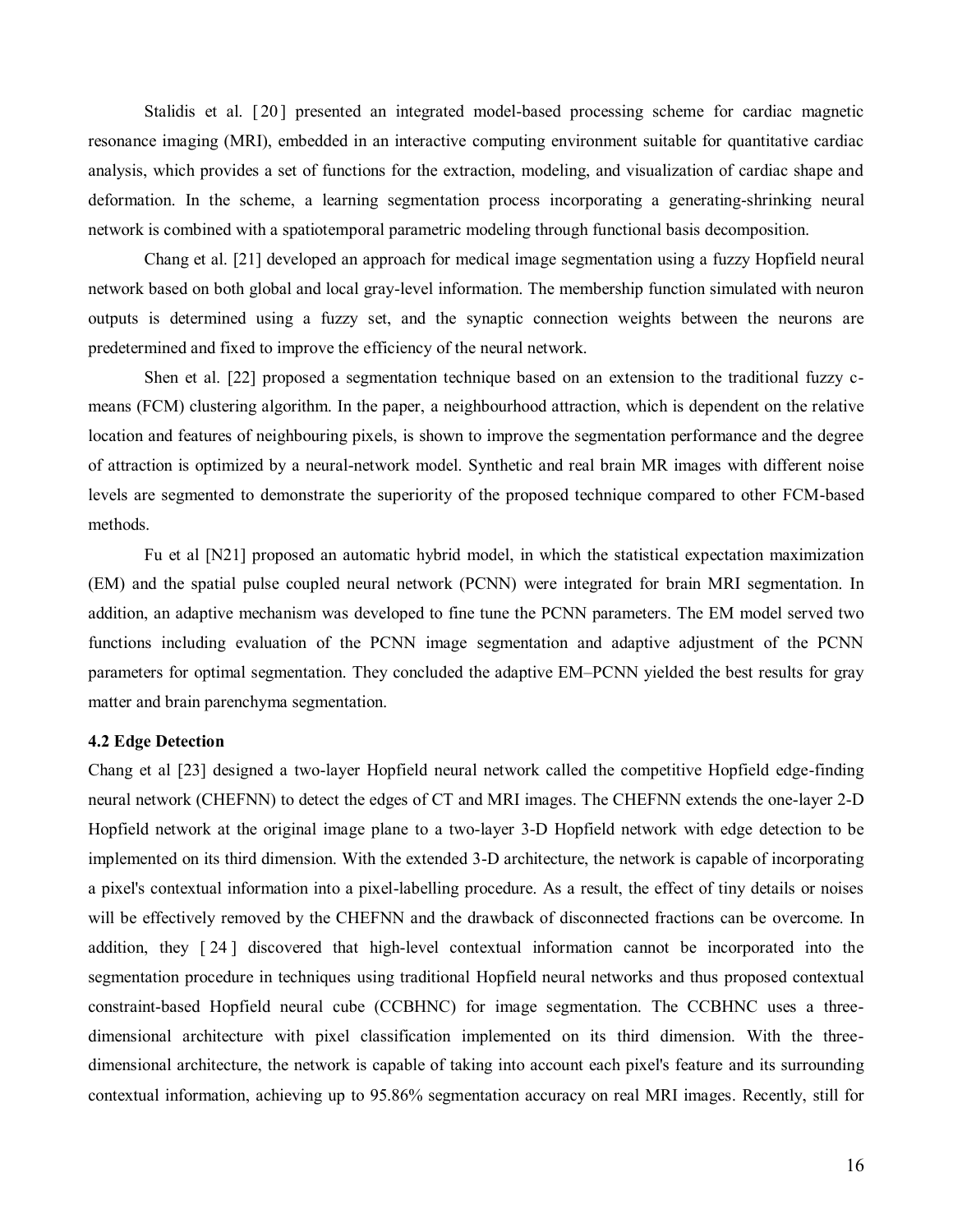the edge detection, Chang [25] presented a special design Hopfield neural network called the contextual Hopfield neural network (CHNN). The CHNN maps the 2-D Hopfield network at the original image plane. With the direct mapping, the network is capable of incorporating pixels' contextual information into an edge-detecting procedure. As a result, the CHNN can effectively remove the influence of tiny details and noise.

In Suzuki et al [N25], a neural edge detector (NED) is proposed to extract contours from left ventriculograms. A modified multilayer neural network is employed and trained using a modified backpropagation algorithm through supervised learning from a set of images with manually extracted edges by a cardiologist. It is found that the NED is able to extract the contours in agreement the ground truth, where an average contour error of 6.2% and an average difference between the ejection fractions at 4.1% are reported.

## **4.3 Summary**

Although most of these applications are developed based on CT or MRI images but the neural networks adopted are quite different. ANN is able to reduce the influence of noise in the image and hence make the segmentation more robust. Further, ANN could also classify different tissues and then combine them according to the requirements of segmentations, which is beyond the power of traditional segmentation.

New part!

# **5. Neural Networks for Medical Image Registration**

Image registration is the process of transforming the different sets of data into one coordinate system. Registration is necessary to enable the comparison, integration and fusion of images from different measurements, which may be taken at different points in time from the same modality or obtained from the different modalities such as CT, MR, Angiography and Ultrasound. Medical imaging registration often involves elastic (or non-rigid) registration to cope with elastic deformations of the body parts imaged. Non-rigid registration of medical images can also be used to register a patient's data to an anatomical atlas. Medical image registration is pre-processing needed for many medical imaging applications with strong relevance to the result of segmentation and edge detection.

## **5.1 Techniques**

Generally, image registration algorithms could be classified into two groups: area based methods and feature based methods. For area based image registration methods, the algorithm looks at the structure of the image via correlation metrics, Fourier properties and other means of structural analysis. Most feature based methods fine tunes its mapping to the correlation of image features: lines, curves, points, line intersections, boundaries, etc.

To measure the volume change of lung tumour, Matsopoulos et al. [26] proposed an automatic threedimensional non-rigid registration scheme that applied self-organizing maps (SOMs) to thoracic computed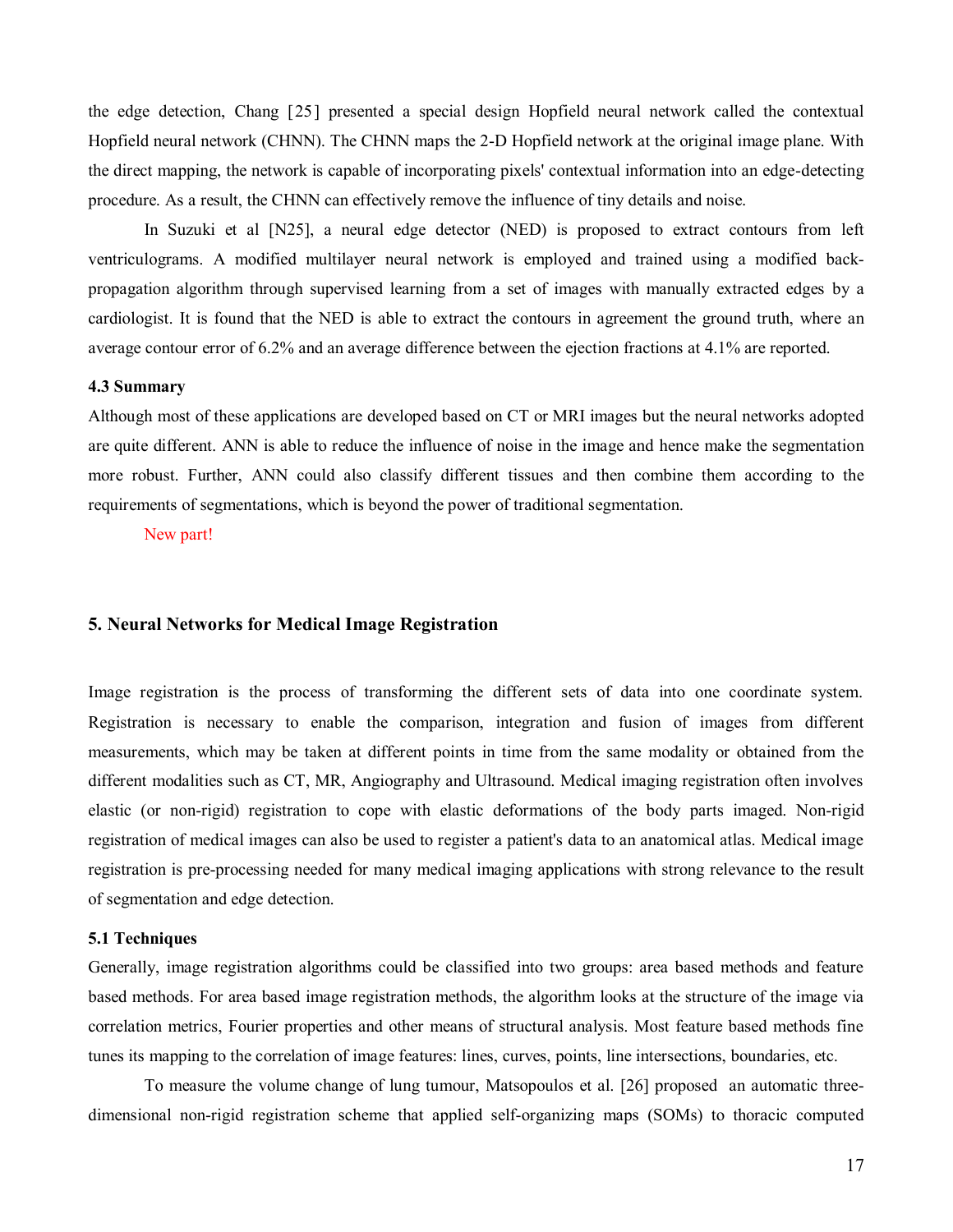tomography (CT) data of patients for establishing correspondence between the feature points. The practical implementation of this scheme could provide estimations of lung tumour volumes during radiotherapy treatment planning. In the algorithm, the automatic correspondence of the interpolant points is based on the initialization of the Kohonen neural network model capable to identify 500 corresponding pairs of points approximately in the two CT sets  $S_1$  and  $S_2$ . An overview of the described algorithm is illustrated in Figure 6.



**Figure 6** *The elastic registration scheme*

In the algorithm, two sets of points are defined:  $S_2$  is the set of points for vertebrae, ribs and blades segmented from the reference data, and  $S_1$  the set of points for the same anatomical structures from the second dataset called float data. Pre-registration takes place between these sets of points, and triangulation of  $S_1$  is performed. The preregistration process is applied in three dimensions and is applied in order to realign the two datasets in all coordinate. After pre-registration, two steps are performed to obtain the interpolant points, which are described below:

1. Triangulating  $S_1$  and producing a wire frame based on the topology of  $S_1$ ;

The triangulation is based on Feitzke's work [27] and is performed by defining a SOM with the following characteristics:

- a. A grid of neurons with 20 rows by 100 columns  $(20 \times 100)$  is chosen for the specific implementation.
- b. The initial weighting vectors of the neurons of the grid are set equal to the coordinates of a set of points extracted from an enclosing surface, typically a cylindrical surface.
- c. The input to the neural network consists of the Cartesian coordinates of the set of points that need to be triangulated.

After the process of adaptation of the neural network, the weighting vectors of the neurons have values identical to the appropriate points of  $S<sub>1</sub>$ . A wire frame consisting of one node for each neuron can be constructed, with Cartesian coordinates of each node equal to the weight vector of the corresponding neuron. The wire frame is triangulated according to the connectivity of the neurons.

2. Establishing a SOM in terms of the topology of  $S_1$  and training the SOM by using  $S_2$ ;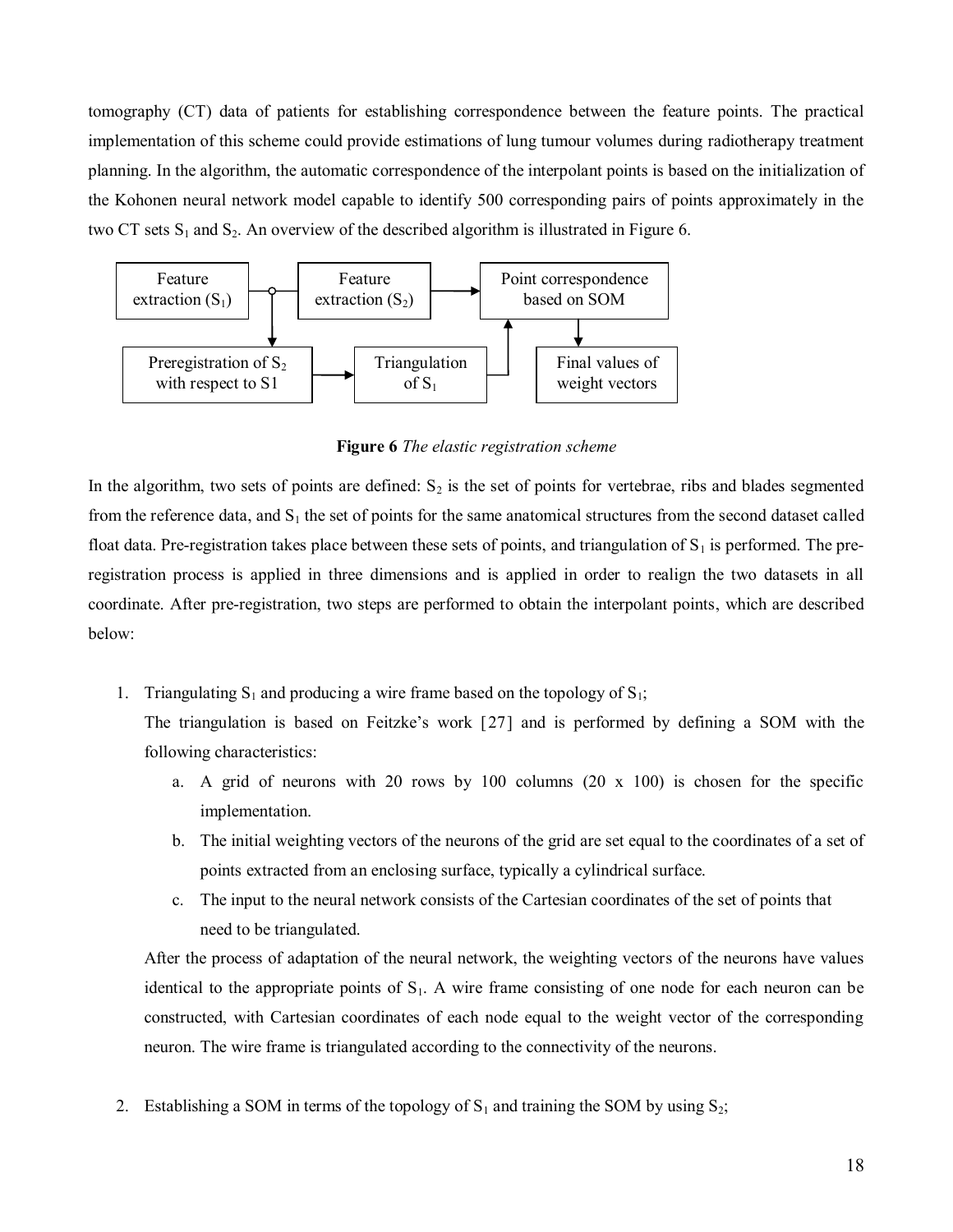The search for corresponding points is based on replicating the topology of the set  $S_1$  on the input layer of a SOM model. In the SOM model, one neuron is assigned to each node of the wired frame and the connections between the neurons are identical with the connections of the wired frame. No connection between two neurons is allowed if the two corresponding nodes are not directly connected on the float set. The initial weight vector of the neurons is the Cartesian co-ordinates of the corresponding wired frame nodes in the 3D space.

The training of the network is performed by presenting the network with the coordinates of randomly selected points sampled from the reference set  $S_2$ . The neuron with weight vector closest to signal is selected to fire. The firing neuron adjusts its weight vector and its neighbouring neurons modify their weight vectors as well but less strongly. The neighbouring neurons are confined to a window of  $3 \times 3$  neurons throughout the network training.

The convergence of the SOM network during the triangulation of  $S_1$  set of points results in a triangulated subset of points (S<sub>1</sub>'). Each node of subset S<sub>1</sub>' corresponds to a neuron of the SOM network (20  $\times$  100 neurons), whose initial weighting vector  $(x_0, y_0, z_0)$  of S<sub>1</sub> is equal to the initial Cartesian coordinates of this node. In S<sub>1</sub>, this node is displaced to new coordinates and equal to the final weighting vector  $(x_1, y_1, z_1)$ . The new position always coincides with a point in  $S<sub>2</sub>$ .

Although SOM lateral interactions between neurons generate a one to one point correspondence, more than one point from S1' may correspond to one point in S2. However, most of such point mismatches are avoided by using a distance threshold criterion that excludes corresponding points exceeding a distance more than five voxels. This process also prohibits excessive deformation of the final warped image. Therefore, the total number of successful corresponding points is reduced to approximately 500 pairs of points for all patient data.

SOM has also been used in many other registration-related applications. Shang et. al. [28] developed an automatic method to register computed tomography (CT) and magnetic resonance (MR) brain images by using first principal directions of feature images. In the method, principal component analysis (PCA) neural network is used to calculate the first principal directions from feature images, and then the registration is accomplished by simply aligning feature images' first principal directions and centroids.

Coppini [29] presented a general approach to the problem of image matching which exploits a multiscale representation of local image structure. In the approach, a given pair of images to be matched, named target and stimulus respectively, are represented by Gabor Wavelets. Correspondence is computed by exploiting the learning procedure of a neural network derived from Kohonen's SOM. The SOM neurons coincide with the pixels of the target image and their weight are pointers to those of the stimulus images. The standard SOM rule is modified so as to account for image features.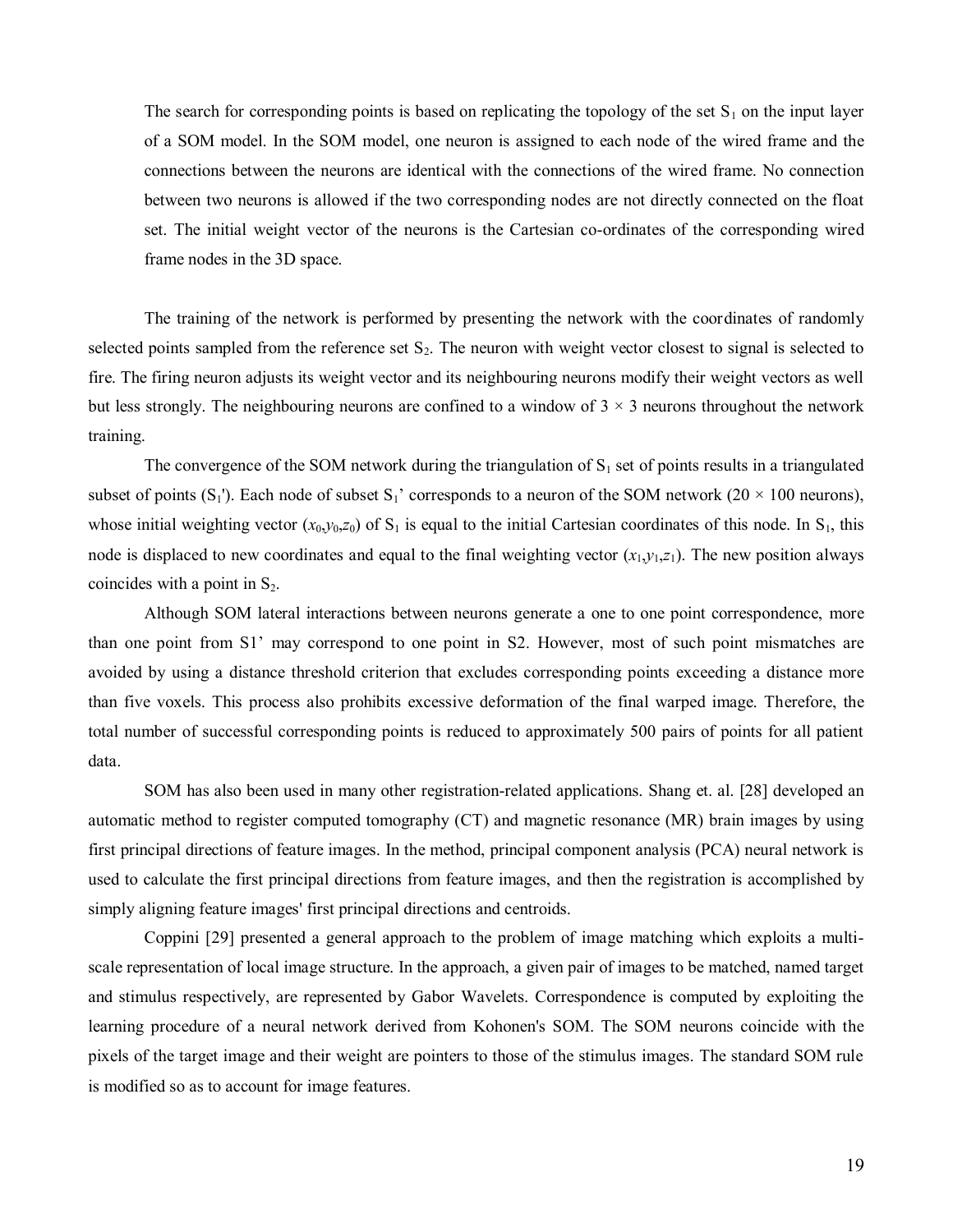Fatemizadeh et al. [30] proposed a method for automatic landmark extraction from MR brain images. In the method, landmark extraction is accomplished by modifying growing neural gas (GNG), which is a neuralnetwork-based cluster-seeking algorithm. Using modified GNG (MGNG, a splitting-merging SOM) corresponding dominant points of contours extracted from two corresponding images are found. The contours are the boundaries of the regions generated by segmenting the MR brain image.

Di Bona et al. [31] developed the "Volume-Matcher 3D" project - an approach for a data-driven comparison and registration of three-dimensional (3D) images. The approach is based on a neural network model derived from self-organizing maps and extended in order to match a full 3D data set of a "source volume" with the 3D data set of a "target volume." In Zhang et al [N13], an automatic surface-based rigid registration system using a neural network representation was proposed. The system was applied to register 3D volumes of human bone structures for image-guided surgery. A multilayer perceptron neural network was used to construct a patient-specific surface model from pre-operative images. A surface representation function derived from the resultant neural network model was then employed for intra-operative registration. The optimal transformation parameters were obtained via an optimization process. Experiments using image datasets of the calcaneus and vertebrae demonstrated that the segmentation/registration system could achieve sub-voxel accuracy comparable to that of conventional techniques, and was significantly faster.

Markaki et al [N24->32] proposed automatic point correspondence of unimodal medical images using Kohonen Network. Given a pair of 2D medical images of the same anatomical region and a set of interest points in one of the images, the algorithm detected effectively the set of corresponding points in the second image, by exploiting the properties of the Kohonen self organizing maps (SOMs) and embedding them in a stochastic optimization framework. The correspondences were established by determining the parameters of local transformations of point mapping in an iterative way, using a modified competitive learning as implemented by SOMs. Experimental results from three different modalities (CT, MR and red-free retinal images) had used to validate both the accuracy and efficiency of the proposed algorithm, even in the case of noise corrupted data.

## **5.2 Summary**

These applications suggest that SOM is a promising algorithm for elastic registration, which is probably due to the clustering characteristics of SOM.

## Need new material

## **6. Other Medical Applications using Neural Network**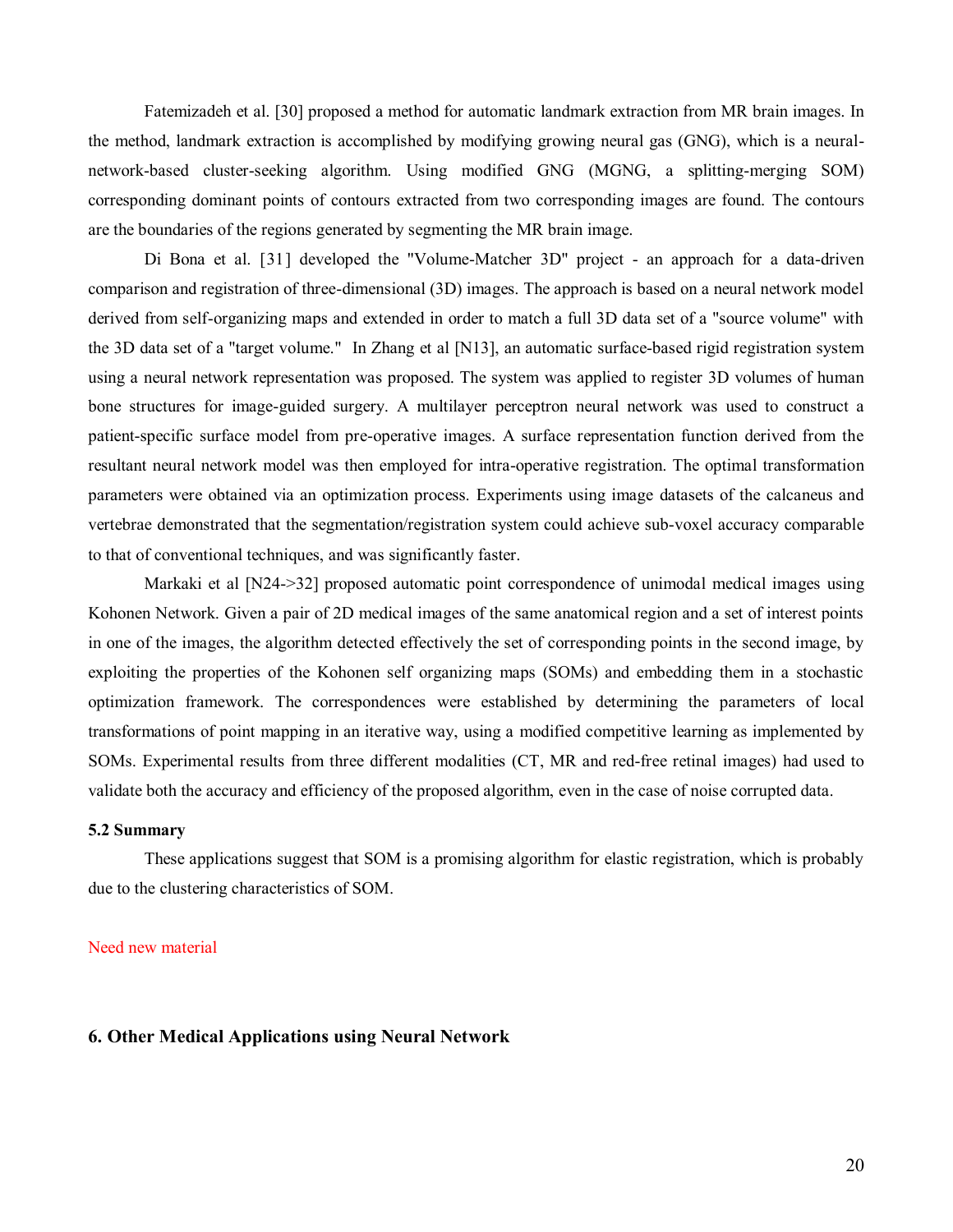In addition to the areas mentioned above, ANN has also been applied to other relevant areas such as medical image compression [33-38], enhancement [39-44], restoration [46], disease prediction [N12, N16] as well as the more recent application in functional MRI simulation [N1, N6] et al.

## **6.1 Compression and Coding**

In image compression [32], medical images such as mammograms are usually quite large in size and stored in the databases inside hospitals, which brings some difficulties in image transfer over the Internet. Some researchers have applied ANN to existing compression algorithms to select interesting regions for transmission or reduce the errors during the quantization in compression [33~37, 41].

Panagiotidis et al. [33] proposed a neural network architecture to perform lossy compression of medical images. To achieve higher compression ratio while retain the significant (from medical point of view) image content, the neural architecture adaptively selects regions of interest (ROI) in the images.

Karlik [34] presented a novel and combined technique for image compression based on the Hierarchical Finite State Vector Quantization (HFSVQ) and neural networks. The algorithm performs nonlinear restoration of diffraction-limited images concurrently with quantization. The neural network is trained on image pairs consisting of a lossless compression named hierarchical vector quantization.

Meyer-Base et al. [35] developed a method based on topology-preserving neural networks to implement vector quantization for medical image compression. The method can be applied to larger image blocks and represents better probability distribution estimation methods. The quantization process is performed by a "neural-gas" network which applied to vector quantization converges quickly to low distortion errors and reaches a distortion error lower than that resulting from Kohonen's feature map or the LBG algorithm. The influence of the neural compression method on the phantom features and the mammo-graphic image is not visually perceptible up to a high compression rate.

Jaiswal et al. [36] trained a resilient back propagation neural network to encode and decode the input data so that the resulting difference between input and output images is minimized. Lo et al [37] developed a neural-network-based framework to search for an optimal wavelet kernel that can be used for a specific image processing task. In the algorithm, a linear convolution neural network was employed to seek a wavelet that minimizes errors and maximizes compression efficiency for an image or a defined image pattern such as microcalcifications in mammograms and bone in computed tomography (CT) head images.

In Dokur [N15], ANN was applied to medical images like magnetic resonance (MR), computer tomography (CT) head images and ultrasound imaging for compression and decision making, where Kohonen map and incremental self-organizing map (ISOM) were employed. In the proposed method, the image was first decomposed into blocks of  $8 \times 8$  pixels, from which 2D discrete cosine transform (DCT) coefficients were computed. The dimension of the DCT coefficients vectors was reduced by low-pass filtering, a similar way like vector quantization. The decision making was realised simultaneously with compression to cluster codewords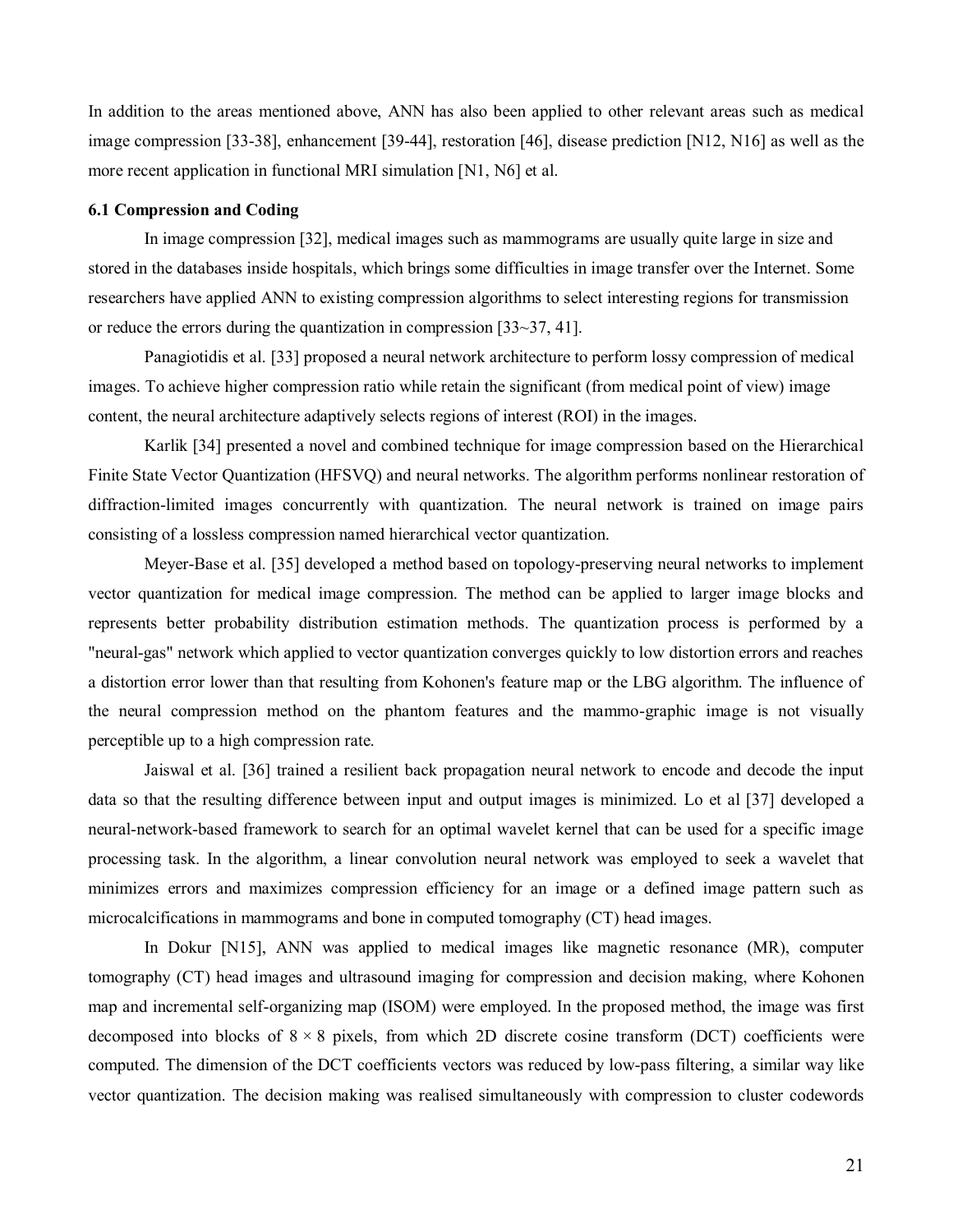into several classes, which also formed a kind of segmentation of the original image. Higher compression rates with large signal to noise ratio were gained compared to the JPEG standard.

# **6.2 Image Enhancement and Noise Suppression**

<span id="page-21-0"></span>To enhance original images, ANN has been used to suppress unwanted signals such as noise and tissues affecting cancerous sign. Suzuki et. al. [38] proposed an analysis method that makes clear the characteristics of the trained NF (i.e. Nonlinear filters based on multilayer neural networks) and developed approximate filters that achieves very similar results but is efficient at computational cost.

To detect lung nodules overlapped with ribs or clavicles in chest radiographs, Suzuki et al. [39] developed an image-processing technique for suppressing the contrast of ribs and clavicles in chest radiographs by means of a multi-resolution massive training artificial neural network (MTANN). The structure of this neural network is illustrated in Figure 7, in which "bone" images are obtained by use of a dual-energy subtraction technique [40] as the teaching images to facilitate the neural network training. After that, the multi-resolution MTANN is able to provide "bone-image-like" images which are similar to the teaching bone images. By subtracting the bone-image-like images from the corresponding chest radiographs, they are able to produce ―soft-tissue-image-like‖ images where ribs and clavicles are substantially suppressed.

<span id="page-21-1"></span>

**Figure 7** *Architecture of MTANN*

The MTANN consists of a linear-output multilayer ANN model, which is capable of operating on image data directly. The linear-output multilayer ANN model employs a linear function as the transfer function in the output layer because the characteristics of an ANN were improved significantly with a linear function when applied to the continuous mapping of values in image processing [41]. The inputs of the MTANN are the pixel values in a size-fixed sub-image and can be rewritten as  $I_{x,y} = \{I_1, I_2, ..., I_N\}$ , where *N* is the number of inputs i.e. the number of pixels inside a sub-image. The output of the *n*th neuron in the hidden layer is represented by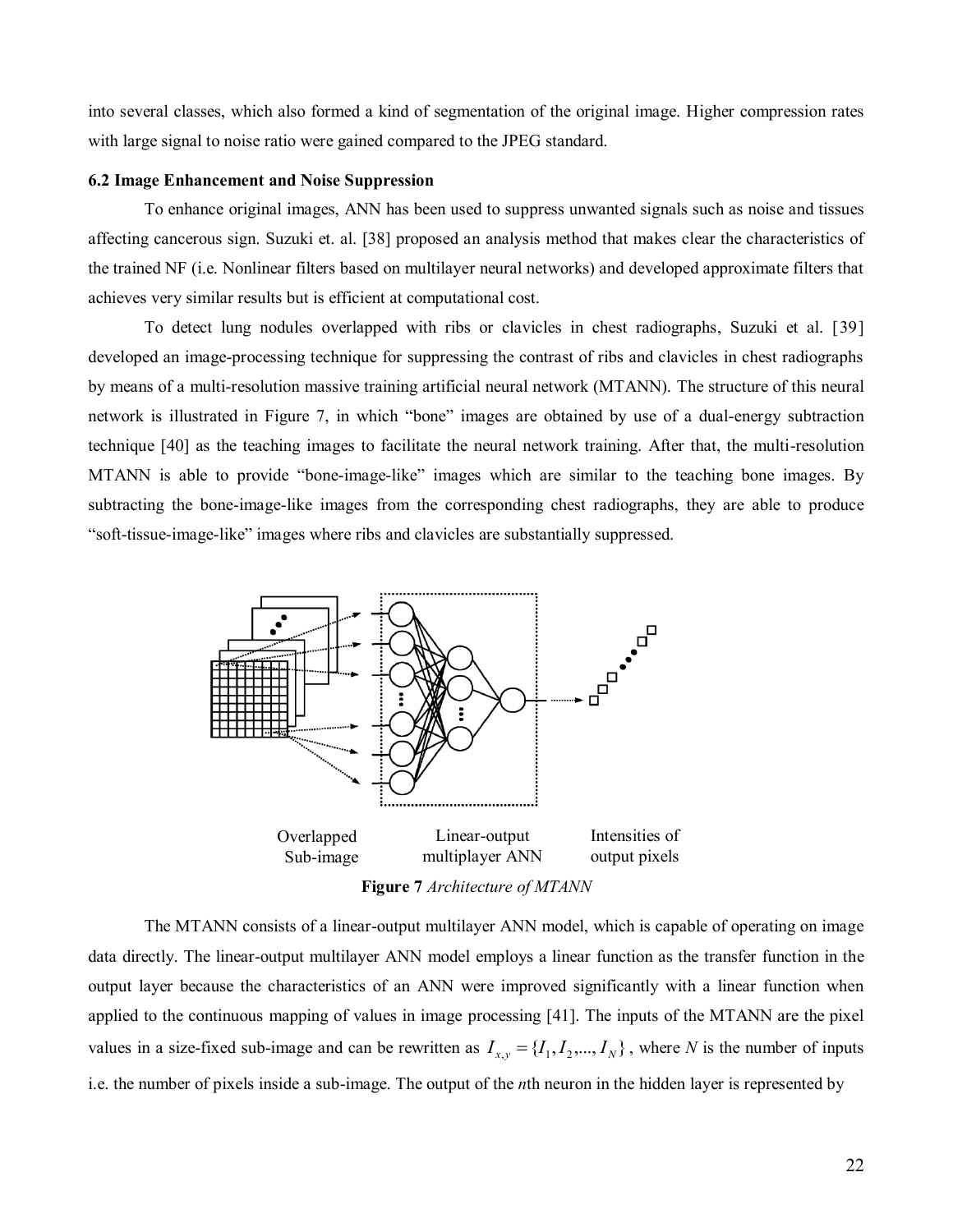$$
O_n = f_h \left\{ \sum_{m=1}^{N} w_{mn} \cdot I_m - b_n \right\}
$$
 (5)

Where  $w_{mn}$  is a weight between the *m*th unit in the input layer and the *n*th neuron in the hidden layer, and  $f_h$  is a sigmoid function. The output of the neuron in the output layer is represented by:

$$
f(x, y) = f_o \left\{ \sum_{m=1}^{N_h} w_m^O \cdot O_m^H - b_o \right\}
$$
 (6)

where  $w<sup>o</sup>$ <sub>*m*</sub> is a weight between the *m*th neuron in the hidden layer and the neuron in the output layer,  $b<sup>o</sup>$  is an offset of the neuron in the output layer.

To train MTANN, a dual-energy subtraction technique is used to obtain the teaching image *T* (i.e. "bone" images) for suppression of ribs in chest radiographs. Input chest radiographs are divided pixel by pixel into a large number of overlapping sub-images. Each sub-image  $I(x, y)$  corresponds to a pixel  $T(x, y)$  in teaching image, and the MTANN is trained with massive sub-image pairs as defined below:

$$
\left\{ I(x, y), T(x, y) \mid x, y \in R_T \right\} = \left\{ (I_1, T_1), (I_2, T_2), ..., (I_{N_T}, T_{N_T}) \right\} (7)
$$

where  $R_T$  is a training region corresponding to the collection of the centres of sub-images,  $N_T$  is the number of pixels in *R<sub>T</sub>*. After training, the MTANN is expected to produce images similar to the teaching images, i.e. "bone-image-like" images. The technique was evaluated using a set of 118 images by applying the algorithm to each image and then quantitatively comparing it to a dual-energy soft-tissue image where the bone regions had been deemphasised.

Since Ribs in chest radiographs include various spatial-frequency components and it is difficult in practice to train the MTANN with a large sub-image, multi-resolution decomposition/ composition techniques are employed in the algorithm. Three MTANNs for different resolutions are trained independently with the corresponding resolution images: a low-resolution MTANN is in charge of low-frequency components of ribs, a medium-resolution MTANN is for medium-frequency components, and a high-resolution MTANN for highfrequency components. After training, the MTANNs produce a complete high-resolution image based on the images with different resolution.

Hainc et al. [42] found the artificial neural network can also be used as a kind of a sophisticated nonlinear filter on local pixel neighbourhood (3x3) since linear systems are not good in their sensitivity to impulse (isolated) noise.

Chen et al. [43] introduced an ANN architecture for reducing the acoustic noise level in magnetic resonance (MR) imaging processes. The proposed ANN consists of two cascaded time-delay ANN. The ANN is used as the predictor of a feedback active noise control (ANC) system for reducing acoustic noises. Preliminary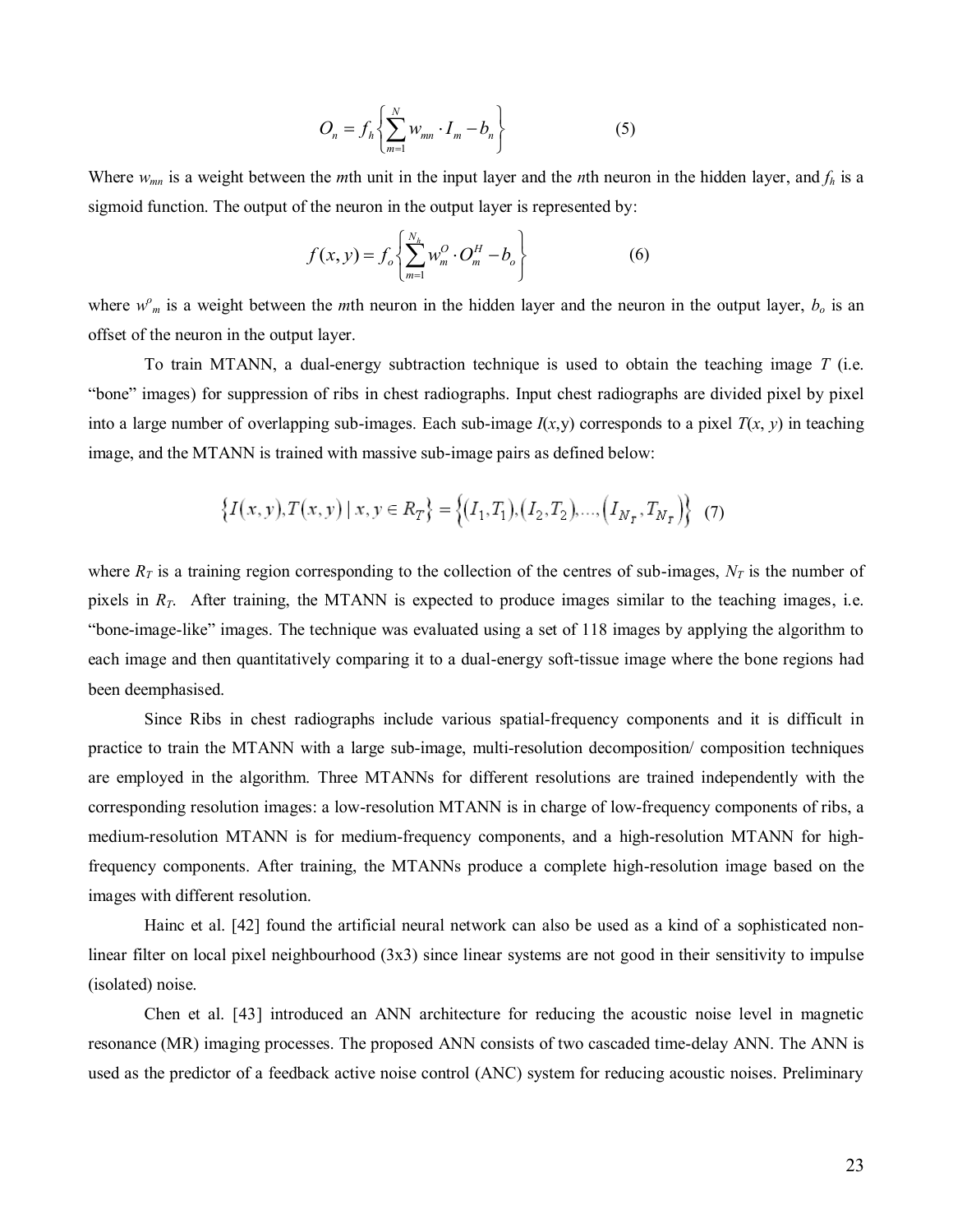results also show that, with the proposed ANC system installed, acoustic MR noises are greatly attenuated while verbal communication during MRI sessions is not affected.

# **6.3 Functional MRI (fMRI) Simulation**

Since the mid of 1990s, functional connectivity study using fMRI has drawn increasing attention of neuroscientists and computer scientists, which opens a new window to explore functional network of human brain [N34]. Among quite a few work reported, ANN has been found as a natural way and powerful tool for simulating the connectivity and function of special areas of brain [N1, N6, N33]. A comprehensive survey in this topic can be referred to [N23], [N31] and [N34].

In Kim and Horwitz [N1], different kinds of fMRI functional connectivity are analysed to reflect the underlying interregional neural interactions, where a biologically realistic neural model is employed to simulate both neuronal activities and multiregional fMRI data from a blocked design. Topics involved include psychophysiological interaction (PPI) analysis and interregional correlation analysis, and a large-scale neural model is applied to simulate the neurobiological underpinnings of PPI. The experimental results have clearly shown that neural modelling can be used to help validate the inferences one can make about functional connectivity based on fMRI data.

In Marrellec et al [N6], a novel approach based on the partial correlation matrix is proposed to develop data-driven measures of effective connectivity in functional MRI. To achieve this target, a large-scale, neurobiologically realistic neural network model is employed to generate simulated data with both structural equation modelling (SEM) and the partial correlation approach. Unlike real experimental data, where the interregional anatomical links are not necessarily known, the links between the nodes of the neural model are fully specified for easily judging the results of SEM and partial correlation analyses. The results reported have fully validated the partial correlation method with respect to the underlying neuroarchitecture

In Guenther et al [N33], a neural model of speech acquisition and production is described that accounts for a wide range of acoustic, kinematic, and neuroimaging data concerning the control of speech movements. The components of the ANN model correspond to regions of the cerebral cortex and cerebellum, including premotor, motor, auditory, and somatosensory cortical areas. Computer simulations of the model verify its ability to account for compensation to lip and jaw perturbations during speech. Specific anatomical locations of the model's components are estimated, and these estimates are used to simulate fMRI experiments of simple syllable production.

## **6.4 Disease Prediction**

The application of ANN in prediction of outcomes using clinical data is being increasingly used. In Chiu [N12] et al, ANN model is employed for predicting skeletal metastasis in patients with prostate cancer. Through analysis of data consecutively collected from patients in five years, the predictors in terms of the patient's age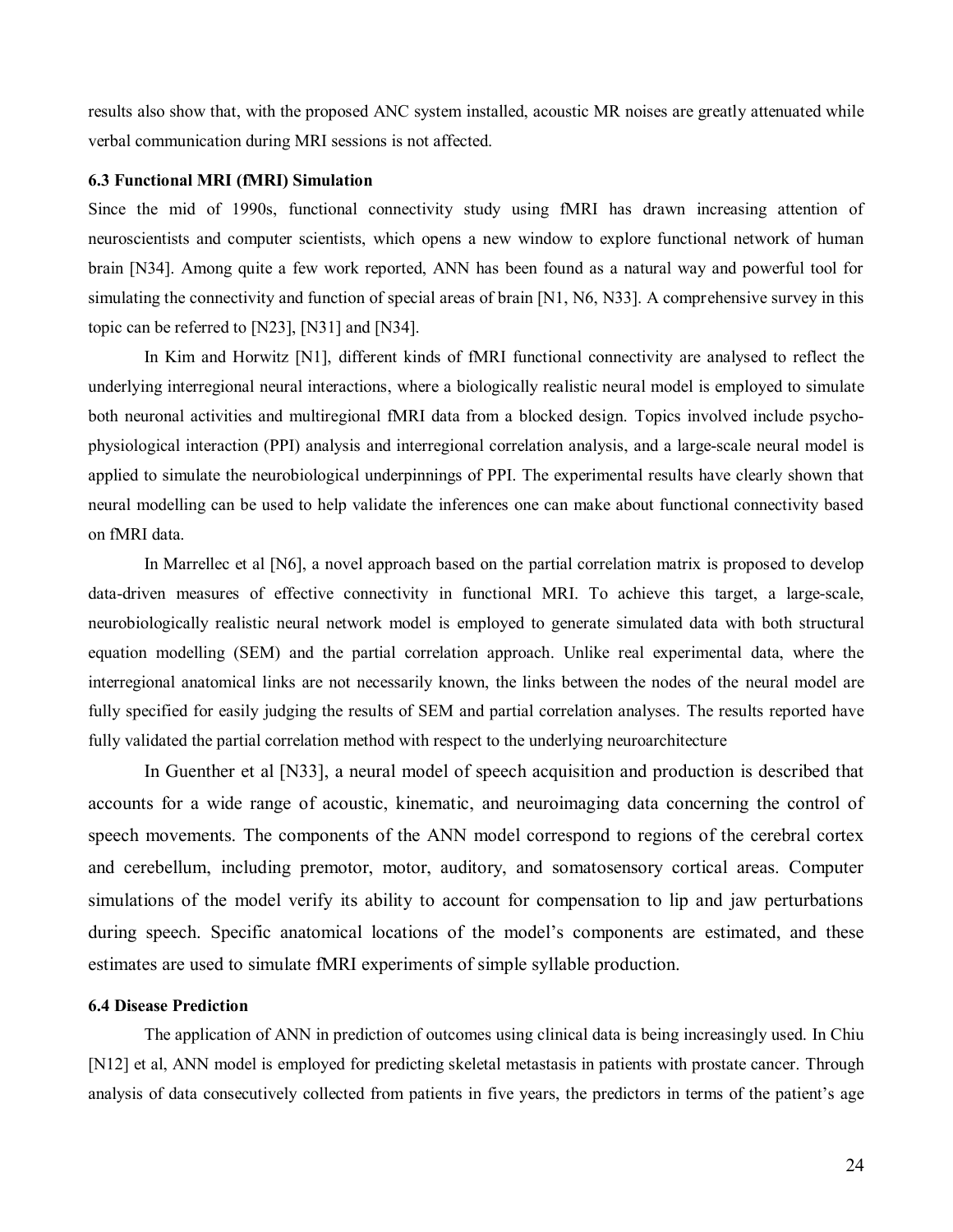and radioimmunometric serum PSA concentration are analysed. To assess the classification performance for clinical study, the discrimination and calibration of an ANN model is estimated and the one of the best performance is determined as four-layered perceptrons. Evaluations using the area under the receiver-operating characteristics curve and the Hosmer–Lemeshow statistics suggest that ANN appears to be a promising method in forecasting of the skeletal metastasis in patients with prostate cancer.

In Goodband et al [N16], application of ANN in image-guided radiation therapy is presented, aiming to improve the accuracy of treatment delivery by tracking tumor position and compensating for observed movement. Due to system latency it is sometimes necessary to predict tumor trajectory evolution in order to facilitate changes in beam delivery. A comparison is made between four different adaptive algorithms for training time-series prediction ANNs in analyzing optimized training and potential errors. A hybrid algorithm combining Bayesian regularization with conjugate-gradient backpropagation is demonstrated to give the best average prediction accuracy, whilst a generalized regression NN is shown to reduce the possibility of isolated large prediction errors.

In Bathen et al [N30], multivariate models are proposed for the prediction of histological grade, hormone status, and axillary lymphatic spread in breast cancer patients. The multivariate methods applied are variable reduction by principal component analysis (PCA), and modelling by probabilistic neural network (PNN). Finally, the model is verified using prediction of blind samples. The verification results show that hormone status is well predicted by both PNN and PLS (partial least-squares regression) as a supplement for future clinical decision-making-concerning adjuvant treatment and the adaptation to more individualised treatment protocols.

#### **6.5 Other Applications**

Apart from the above four categories of applications, ANN has been applied to medical image processing for other purposes. Wu et al. [44] presents a new method to extract the patient information number (PIN) field automatically from the film-scanned image using a multilayer cluster neural network. Cerveri et al. [45] presented a hierarchical radial basis function (HRBF) network to correct geometric distortions in X-ray image intensifier, which reduces the accuracy of image-guided procedures and quantitative image reconstructions.

Hsu et al. [46] establish a method to predict and create surface a profile of bone defects by a well-trained 3-D orthogonal neural network. The coordinates of the skeletal positions around the boundary of bone defects are input into the 3-D orthogonal neural network to train it to team the scattering characteristic. The 3-D orthogonal neural network avoids local minima and converges rapidly. After the neural network has been well trained, the mathematic model of the bone defect surface is generated, and the pixel positions are derived.

It is difficult to generalise all these applications of ANN into to several united models. However, it might be possible to analysis the general pattern of applying ANNs. In the next Section, a comparison is made by studying the applications as described in all previous Sections.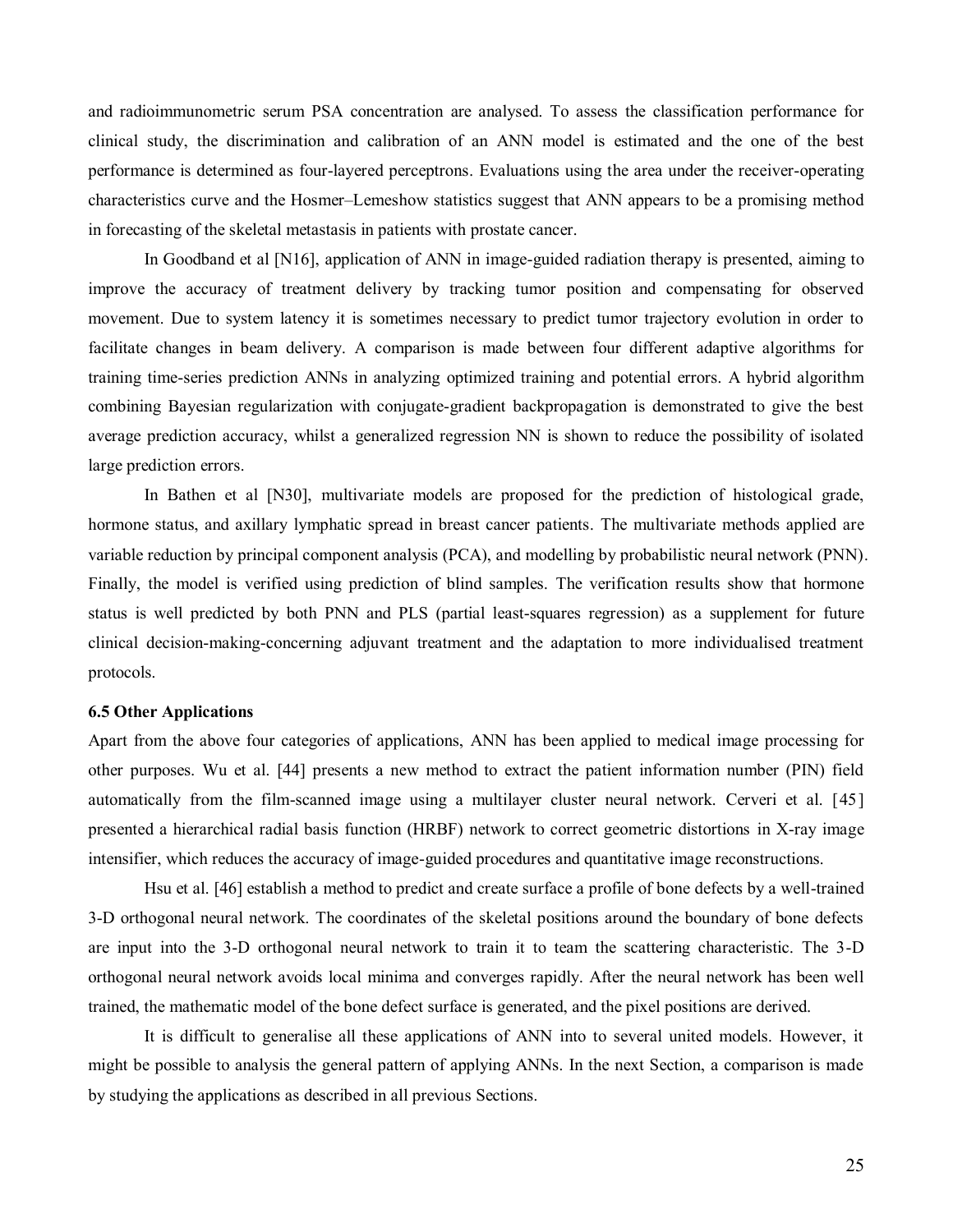# **7. Discussions and Conclusions**

As described in the previous five sections, applications of neural networks have been classified into four major categories. These applications seem quite different from each other and cover many aspects of medical image processing. The various different architectures available for medical imaging problems can present a dilemma for a prospective user. There are no rules or defined criteria that can be used to select the best network type, though the authors are confident that the examples presented throughout this paper will offer rules-of-thumb and guided inspiration for future efforts. To this end, all the neural networks successfully applied to medical imaging are highlighted and compared based on their application patterns, structures, operations, and training design etc. in [Table 1.](#page-25-0) Since there is no theory to indicate what is the best neural network structure for medical image processing and pattern recognition, the information such as "Type of Network", "Type of input", "Number of Inputs", "Neurons in Hidden" and "Neurons in Output" is listed to help with searching and designing similar neural networks for the future applications. Although these applications may come from different areas such as CAD and segmentation, and inputs for neural networks are various, the essential purpose of applying these neural networks lies in their classifications, providing inspiring summary for existing modes of neural network applications and thus leading to further developments. Since the dataset for these applications are quite different, it is not possible to compare their results and the performance of these algorithms. Some applications are ignored in the list since the details about their neural networks are limited. The total number of neurons needed in the hidden layers somewhat depends on the total number of training samples.

<span id="page-25-0"></span>

| Source | Type of<br>Network | $\sqrt{2}$<br>Purpose  | Type of<br>Input | Number<br>of Inputs | <b>Neurons</b><br>in Hidden<br>layers | Neurons<br>in Output | Train/Test<br>/validation |
|--------|--------------------|------------------------|------------------|---------------------|---------------------------------------|----------------------|---------------------------|
|        |                    |                        |                  |                     |                                       |                      |                           |
| $[1]$  | $CNN^*$            | Detect FP <sup>*</sup> | Intensity of     | 256                 | 14/10                                 | 1                    | $268$ ROI $^*/$           |
|        | $(BP^*)$           |                        | pixels           |                     |                                       |                      | 267ROI                    |
| $[3]$  | <b>BP</b>          | Reduce                 | Value of         | 5                   | 5                                     | 1                    | 1448 clusters/            |
|        |                    | <b>FP</b>              | features         |                     |                                       |                      | leave-one-out             |
| $[4]$  | $MLP^*$            | Reduce                 | Value of         | 9                   | 20/10                                 |                      | Unknown                   |
|        |                    | <b>FP</b>              | features         |                     |                                       |                      |                           |
| $[5]$  | RBFNN <sup>*</sup> | Classify               | Value of         | $\overline{4}$      | 5                                     | $\overline{2}$       | 44 regions                |
|        |                    | tissues                | features         |                     |                                       |                      | /54 images                |
| [8]    | <b>BP</b>          | Detect FP              | Value of         | 11                  | 9                                     | $\mathbf{1}$         | 100 images $/$            |
|        |                    |                        | features         |                     |                                       |                      | 100 images/               |
|        |                    |                        |                  |                     |                                       |                      | Jackknife[47]             |
| [10]   | <b>BP</b>          | Detect FP              | Value of         | 10                  | 5                                     | $\mathbf{1}$         | 397ROI/397                |
|        |                    |                        | features         |                     |                                       |                      | ROI/Jackknife             |
| $[12]$ | Feed-              | Classify               | Coordinate       | 3                   | 30/10                                 | 1                    | 100 images/               |
|        | forward            | boundary               | /magnitude       |                     |                                       |                      | 147 images $\&$           |
|        |                    | Classify               | Coordinate       | 3                   | 50                                    | $\mathbf{1}$         | 65 image CV               |
|        |                    | region                 | /intensity       |                     |                                       |                      |                           |
| $[14]$ | <b>BP</b>          | Predict                | Value of         | 8                   | 5                                     | 1                    | 262/leave-one-            |

**Table 1** *Comparative summary of feed-forward neural network applications in medical imaging*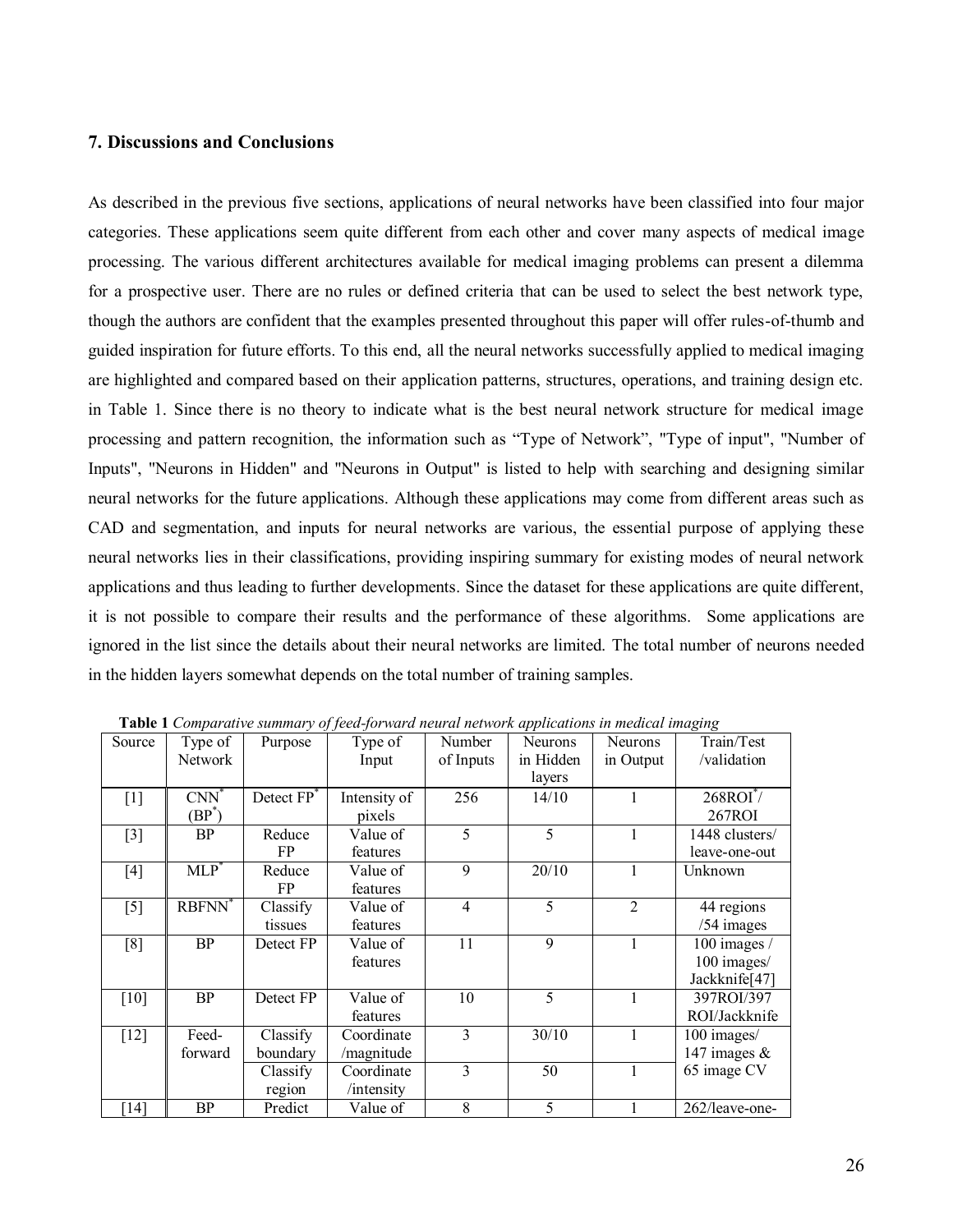|           |              | tissue                              | features                            | 7                | 3               | 1              | out/Jackknife   |
|-----------|--------------|-------------------------------------|-------------------------------------|------------------|-----------------|----------------|-----------------|
| $[15]$    | BP           | Classify                            | Value of                            | $\overline{3}$   | 10              | 1              | 60 primitives   |
|           |              | tissues                             | features                            |                  |                 |                | /983 primitives |
| $[22]$    | <b>MLP</b>   | Classify                            | Intensity of                        | 49               | 30              | $\mathbf{1}$   | 1200 patterns / |
|           |              | boundary                            | pixels                              |                  |                 |                | 400 slices      |
| $[20]$    | BP           | Classify                            | Statistical                         | $\overline{3}$   | Unknown         | 3              | Small number,   |
|           |              | tissues                             | indexes                             |                  |                 |                | improved by     |
|           |              |                                     |                                     |                  |                 |                | interaction     |
| $[38]$    | <b>BP</b>    | Remove                              | Intensity of                        | 25               | 20              | $\mathbf{1}$   | Unknown         |
|           |              | noise                               | pixels                              |                  |                 |                |                 |
| $[39]$    | <b>MTANN</b> | Classify                            | Intensity of                        | $\overline{81}$  | 20              | $\mathbf{1}$   | 5000 Regions    |
|           | (BP)         | tissues                             | pixels                              |                  |                 |                | $/118$ images   |
| $[48]$    | <b>BP</b>    | Classify                            | Value of                            | 14               | $\overline{13}$ | $\mathbf{1}$   | 100 ROI/        |
|           |              | MC                                  | features                            |                  |                 |                | leave-one-out   |
| [49]      | <b>MLBNN</b> | Classify                            | Vectors                             | $\overline{5}$   | 25/14           | $\overline{7}$ | 32 cases/ 64    |
|           | (BP)         | MC                                  | from SOM                            |                  |                 |                | cases           |
| $[50]$    | BP           | Classify                            | Vectors                             | 3                | 7               | $\overline{7}$ | Unknown/80      |
|           |              | tissues                             | from SOM                            |                  |                 |                | images          |
| [51]      | <b>BP</b>    | Detect                              | Intensity of                        | $\overline{121}$ | 20              | $\mathbf{1}$   | 24 images/      |
|           |              | Edge                                | pixels                              |                  |                 |                | fourfold CV     |
| [N10]     | BP           | Classify $\&$                       | Clinic and                          | $\overline{15}$  | 9               | $\overline{4}$ | MR images of    |
|           |              | evaluation                          | radiological                        |                  |                 |                | 126 cases,      |
|           |              |                                     | findings                            |                  |                 |                | leave-one-out   |
| [N18]     | <b>MLP</b>   | Detect                              | intensity                           | 5                | 10              | $\mathbf{1}$   | 107 RIO/19      |
|           | /RBFNN       | <b>MCCs</b>                         |                                     |                  |                 |                | images?         |
| $\bullet$ |              | BP: Back-propagation (feed forward) | MLP: Multiplayer perceptron         |                  |                 |                |                 |
|           |              | CNN: Convolution neural network     | RBFNN: Radial basis function neural |                  |                 |                |                 |

• CV: Cross validation

FP: False positive MC or regions

MC: Microcalcification cluster

MLBNN: Multi-layered BP neural network

 RBFNN: Radial basis function neural network

ROI: Region of interest

SOM: Self-organizing map

 MTANN: Massive training artificial neural network

In contrast to feed forward neural network, the applications of feedback neural networks for medical image processing are quite limited in the past decade and most of them are in the area of image segmentation, which are primarily based on Hopfield neural networks. The similarities between these applications are quite limited but all of them need to minimise an energy function during convergence of the network. The energy function has to be designed individually, which might affect its application in medical imaging. Since the Hopfield neural network is unsupervised, it may not work for CAD like feed forward neural network that requires priori knowledge in classifications.

Although the applications of Kohonen's SOM are not as many as those of feed forward neural networks, its clustering and unsupervised properties make it very suitable for image registration. SOM converges to a solution that approximates its input data by adapting to prototype vectors. During this process, the relation of its neighbourhood neurons is also taken into account, leading to preservation of topology and mapping of training sets. This makes them particularly suitable for applications where dimensionality reduction is desirable and an output that can be easily interpreted is a necessary feature. In this sense SOMs may be more suitable for certain applications than other neural network architectures, and other pattern recognition and classification approaches.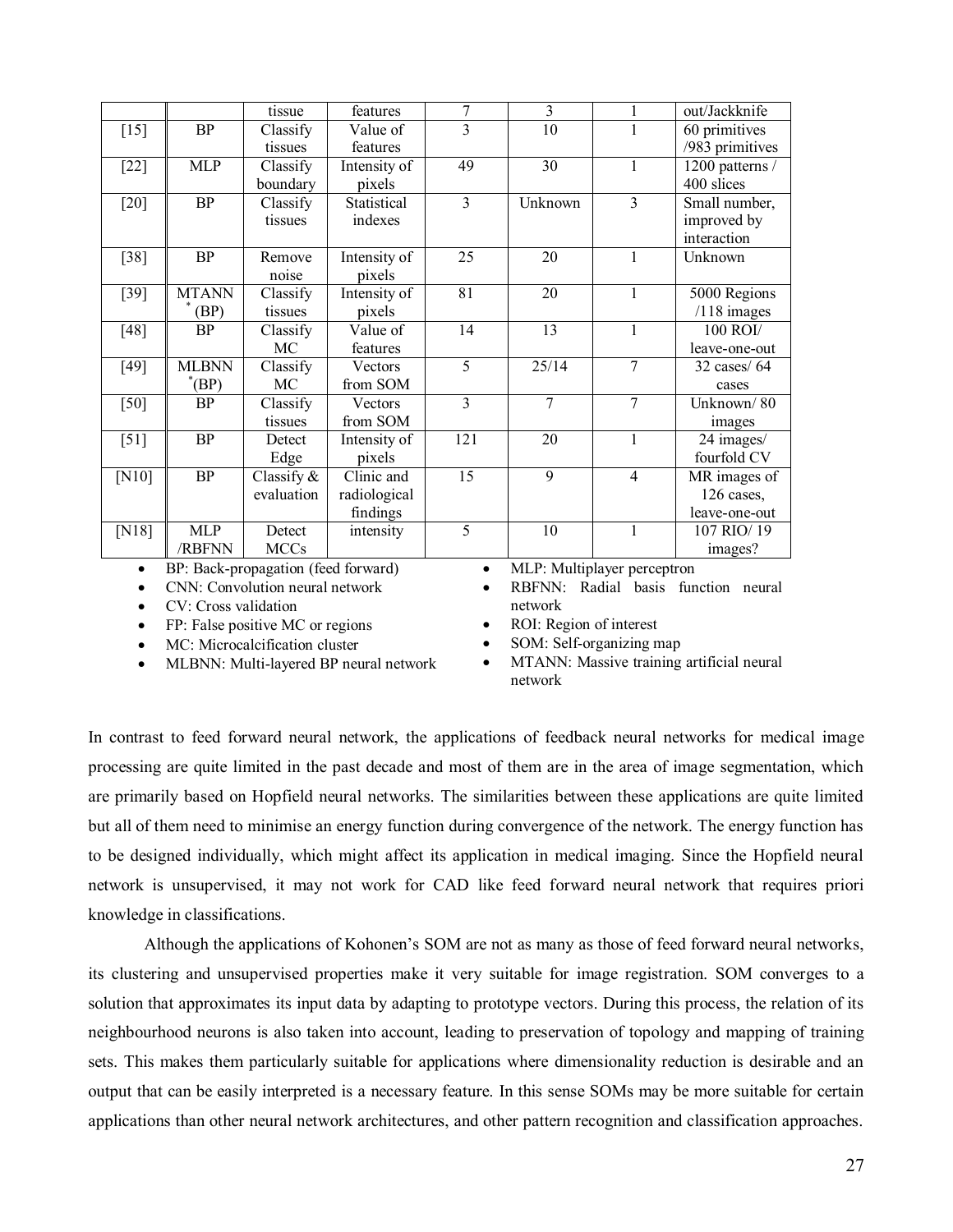For the applications of image registration, the input vectors of the neurons in SOM usually contain the spatial coordinate and intensity of pixels. For applications in image compression, SOM is used as a topology preserving feature map to generate vector quantization for code words. Sometimes, SOM produces the segmentation results for feed forward neural networks due to its unsupervised clustering property.

In summary, the applications of ANN in medical image processing have to be analysed individually although many successful models have been reported in the literature. ANN has been applied to medical images to deal with the issues that can not be addressed by traditional image processing algorithms or by other classification techniques. By introducing artificial neural networks, algorithms developed for medical image processing and analysis often become more intelligent than conventional techniques. While this paper provided a focused survey on a range of neural networks and their applications to medical imaging, the main purpose here is to inspire further research and development on new applications and new concepts in exploiting neural networks.

While neural networks are undoubtedly powerful tools for classification, clustering and pattern recognition there are potential disadvantages when applying them to a given problem. Neural networks are notoriously hard to interpret and analyse, and in situations where it is desirable to simply and concisely define the process transforming inputs to output values it can be difficult to justify their use. While analysis of the internal weight and bias values for neurons in a network is possible, and a network itself can be represented formulaically, they are usually too large to be explained in a way that a human can easily understand. Despite this, they are still widely used in situations where a black-box solution is acceptable, and where experimental evidence of their accuracy is sufficient for testing and validation.

When compared to other machine learning approaches neural networks have many positive characteristics that must be considered by a prospective user. The variety of different network architectures and learning paradigms available, coupled with a theoretically limitless number of combinations of layers amounts, connections topologies, transfer functions and neuron amounts, make ANNs incredibly flexible processing tools. They can be applied to data with almost any number of inputs and outputs, and are well supported in different programming languages and software suites. Through manual modification of weights prior to training, and through imposing custom limitations on their modification during training, existing expert knowledge can be incorporated into their design and construction. Additionally, neural networks are usually computationally inexpensive to use after they have been trained, making them ideal for real-time applications where immediate output is desirable.

Recent results suggests they can still generate comparable results to state-of-art classifiers like SVM [N7]

Although this paper focuses on the various types of neural networks and how they can be applied to medical imaging, there are a variety of other approaches available for such an application. There are no clear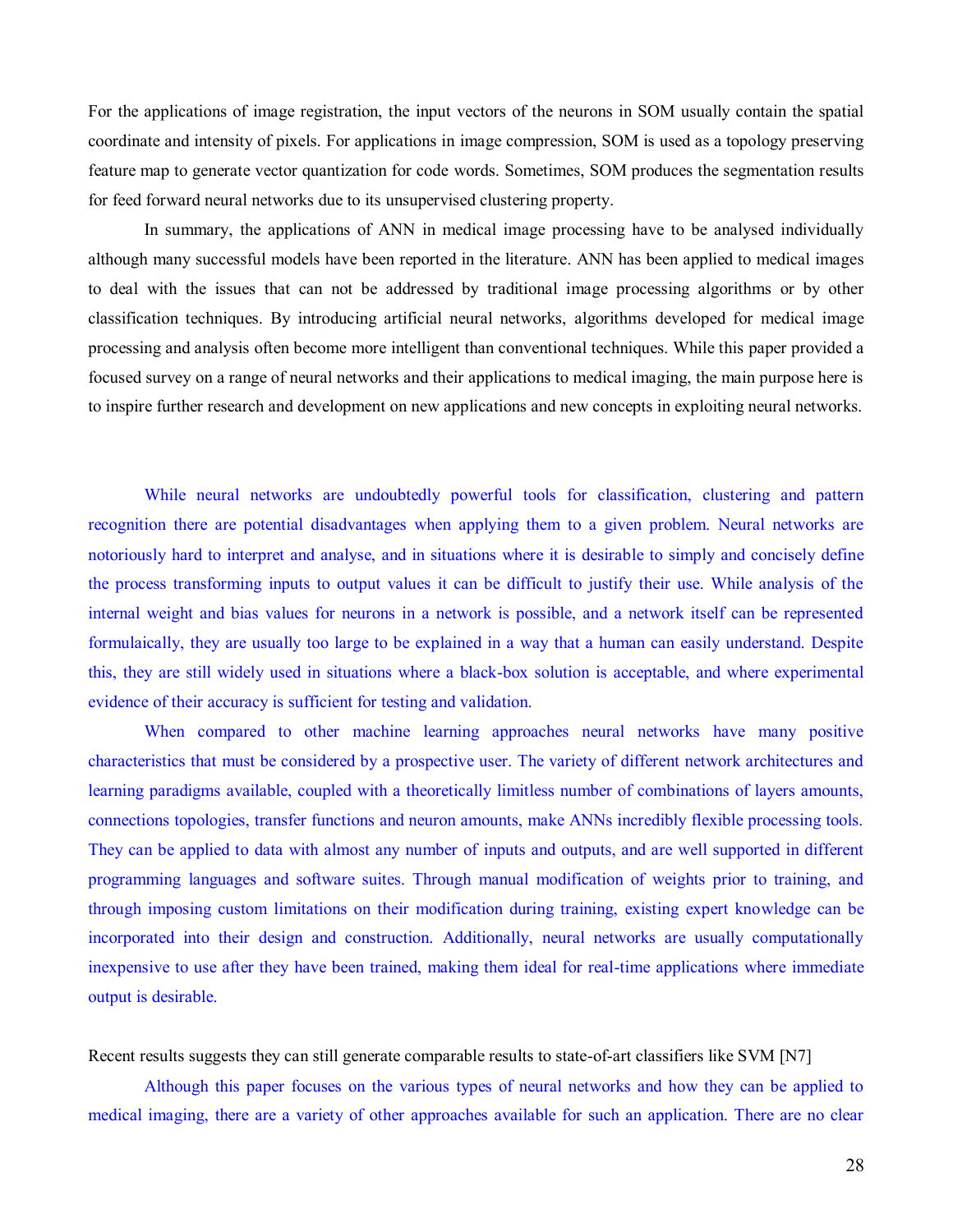rules or procedures that can be followed to determine if using a neural network is the best choice for a specific imaging problem, though guidance can be laid out to assist those that might consider their use. Neural networks undoubtedly possess strong potential for accurate output prediction, data clustering and topography-based mapping as can be seen by their widespread use in almost every discipline involving modelling and prediction. However, as discussed above, their inherent complexity makes them generally unsuitable for applications where post-training analysis of the way outputs are formed is necessary. In these situations there are clearly better choices of algorithm, such as decision trees, rule induction or Bayesian Networks where the impact that each input has upon the final result can bee seen more clearly, and often in an inherently human-understandable way.

Finally, the authors wish to acknowledge the financial support from the Breast Cancer Research Trust, in which the survey is carried out as part of the funded research project.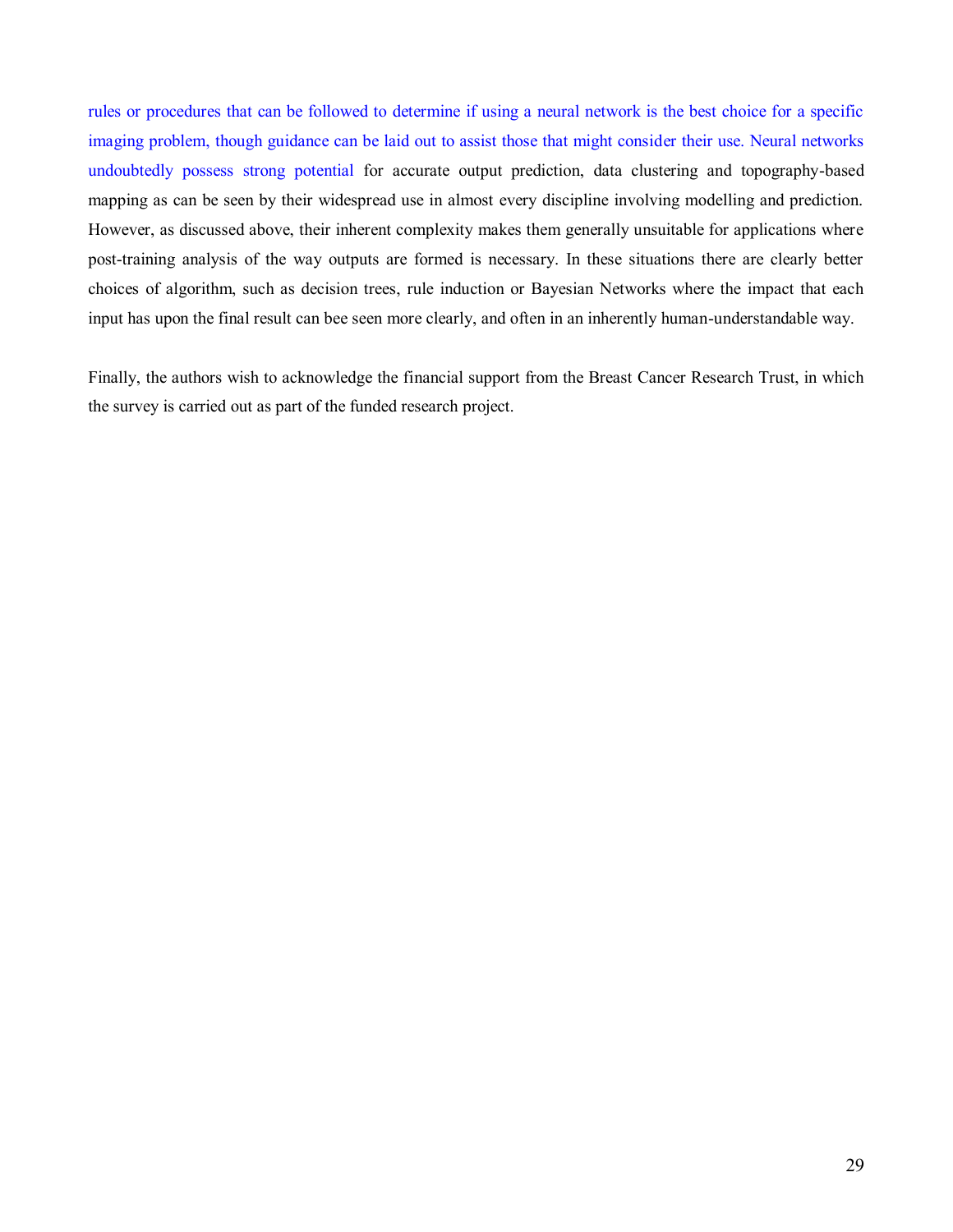# **Reference:**

- 1 J. Ge, B. Sahiner, L. M. Hadjiiski, H. P. Chan, J. Wei, M. A. Helvie, and C. Zhou, "Computer aided detection of clusters of microcalcifications on full field digital mammograms," Medical Physics 33(8), pp: 2975-2988, 2006.
- 2 S. C. B. Lo, H. P. Chan, J. S. Lin, H. Li, M. T. Freedman and S. K. Mun, "Artificial convolution neural network for medical image pattern recognition", Neural networks,  $8(7-8)$ , pp. 1201-11214, 1995
- 3 R. H. Nagel, R. M. Nishikawa, J. Papaioannou, and K. Doi, "Analysis of methods for reducing false positives in the automated detection of clustered microcalcifications in mammograms," Medical Physics, 25(8), pp:1502-1506, 1998.
- 4 A. Papadopoulossa, D.I. Fotiadisb, A. Likasb, "An Automatic Microcalcification Detection System Based on a Hybrid Neural Network Classifier", Artificial Intelligence in Medicine, pp: 149–167, v.25, 2002.
- 5 I. Christoyiani, E. Dermatas and G. Kokkinakis, "Fast Detection of Masses in Computer Aided Mammography", IEEE Signal Processing Magazine, 17 (1), pp: 54–64, 2000.
- 6 A.C. Patrocinio, H. Schiabel, R.H. Benatti, C.E. Goes, and F.L.S. Nunes, "Investigation of clustered microcalcification features for an automated classifier as part of a mammography CAD scheme," Proc. the  $22<sup>nd</sup>$  Annual EMBS International Conf., July 23–28, 2000, pp. 1203– 1205.
- 7 R. Setiono, "Extracting Rules from Pruned Neural Networks for Breast Cancer Diagnosis", Artificial Intelligence in Medicine, 8(1), pp: 37–51, 1996.
- 8 X. W. Xu, K. Doi, T. Kobayashi, H. MacMahon, and M. L. Giger, "Development of an improved CAD scheme for automated detection of lung nodules in digital chest images," Medical Physics, 24(9), pp.1395-1403, 1997.
- 9 Z. H. Zhou, Y. Jiang, Y. B. Yang and S. F. Chen, "Lung cancer cell identification based on artificial neural network ensembles," Artificial Intelligence in Medicine, 24(1), pp:25-36, 2002.
- 10 B Keserci and H Yoshida, "Computerized detection of pulmonary nodules in chest radiographs based on morphological features and wavelet snake model," Medical Image Analysis 6(4), pp:431-447, 2002.
- 11 Qian W, Zhukov T, Song DS and Tockman MS, "Computerized analysis of cellular features and biomarkers for cytologic diagnosis of early lung cancer," Analytical and Quantitative Cytology and Histology, 29(2), pp:103-111, 2007.
- 12 G. Coppini, S. Diciotti, M. Falchini, N. Villari and G. Valli, "Neural networks for computeraided diagnosis: Detection of lung nodules in chest radiograms," IEEE Trans. Information Technology in Biomedicine, 7(4), pp: 344-357, 2003.
- 13 E. I. Mohamed, C. Maiolo, R. Linder, S. J. Poppl, and A. De Lorenzo, "Artificial neural network analysis: a novel application for predicting site-specific bone mineral density," Acta Diabetologica, 40, pp: S19-S22, Suppl. 1, 2003.
- 14 J. A. Scott, "The lung scan and the abnormal chest X-ray: difficult diagnoses," Nuclear Medicine Communications, 25(11), pp:1137-1141, 2004.
- 15 S. Kobashi, N. Kamiura, Y. Hata, and F. Miyawaki, "Volume-quantization-based neural network approach to 3D MR angiography image segmentation," Image and Vision Computing, 19(4), pp:185-193, 2001.
- 16 I. Middleton and R. I. Damper, "Segmentation of magnetic resonance images using a combination of neural networks and active contour models," Medical Engineering  $\&$  Physics, 26(1), pp:71-86, 2004.
- 17 J. S. Lin, "Segmentation of medical images through a penalized fuzzy Hopfield network with moments preservation," Journal of The Chinese Institute of Engineers, 23(5), pp:633-643, 2000.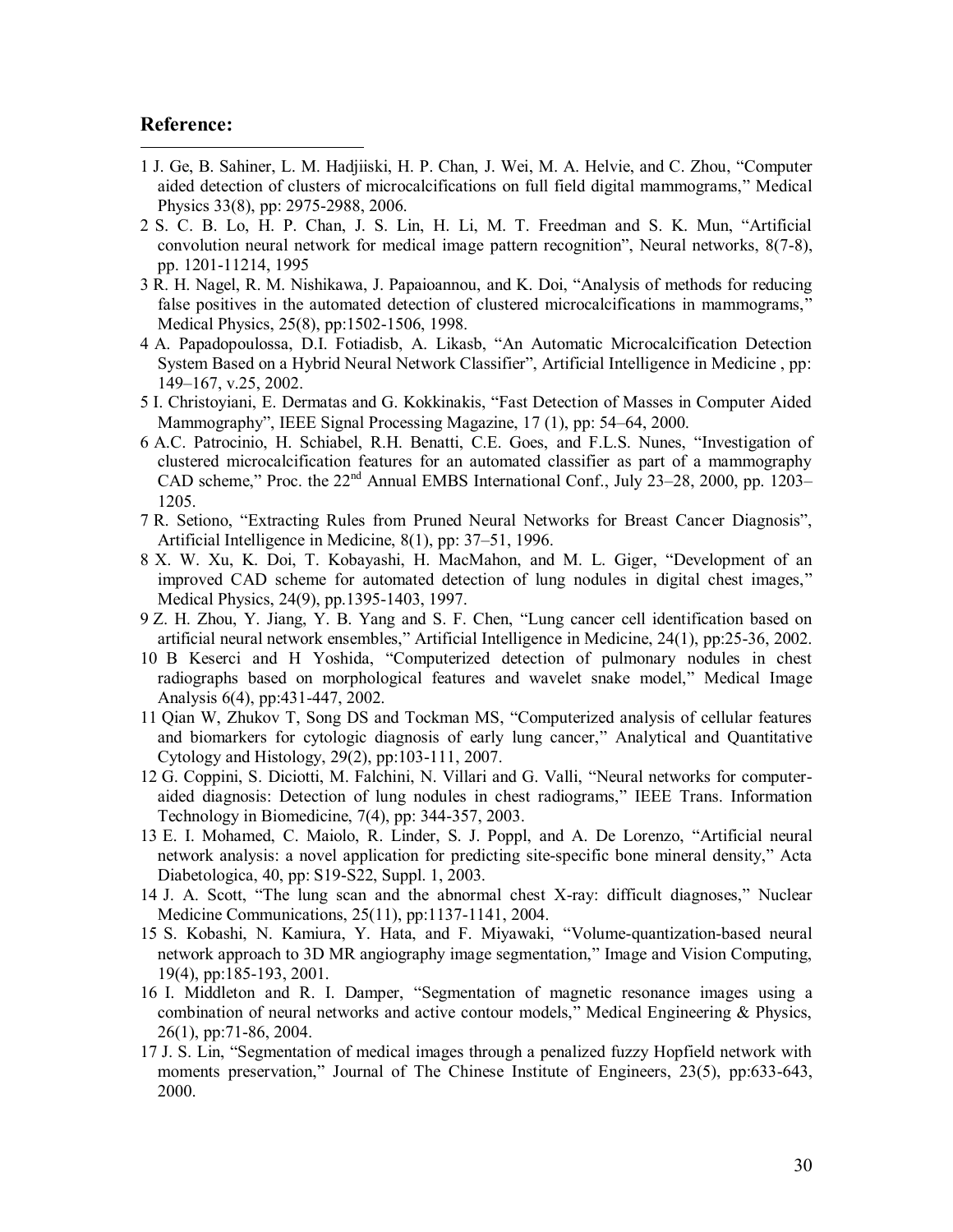18 K. C. R. Lin, M. S. Yang, H. C. Liu, J. F. Lirng and P. N. Wang, "Generalized Kohonen's competitive learning algorithms for ophthalmological MR image segmentation," Magnetic Resonance Imaging, 21(8), pp:863-870, 2003

- 19 Z. Dokur and T. Olmez, "Segmentation of MR and CT images by using a quantiser neural network, Neural Computing & Applications," 11(3-4), pp: 168-177, 2003.
- 20 G. Stalidis, N. Maglaveras, S. N. Efstratiadis, A. S. Dimitriadis and C. Pappas, "Model-based" processing scheme for quantitative 4-D cardiac MRI analysis,‖ IEEE Trans. Information Technology In Biomedicine, 6(1), pp:59-72, 2002.
- 21 C. L. Chang and Y. T. Ching, "Fuzzy Hopfield neural network with fixed weight for medical image segmentation," Optical Engineering, 41(2), pp:351-358, 2002.
- 22 S. Shen, W. Sandham, M. Granat, and A. Sterr, "MRI fuzzy segmentation of brain tissue using neighborhood attraction with neural-network optimization," IEEE Trans. Information Technology In Biomedicine 9(3), pp:459-467, 2005.
- 23 C. Y. Chang and P. C. Chung, "Two-layer competitive based Hopfield neural network for medical image edge detection," Optical Engineering, 39(3), pp:695-703, 2000.
- 24 C. Y. Chang and P. C. Chung, "Medical image segmentation using a contextual-constraintbased Hopfield neural cube," Image and Vision Computing, 19(9-10), pp:669-678, 2001.
- 25 C. Y. Chang, "Contextual-based Hopfield neural network for medical image edge detection," Optical Engineering, 45(3), Art. No. 037006, 2006.
- 26 G. K. Matsopoulosa, N. A. Mouravlianskya, P. A. Asvestasa, K. K. Delibasisa and V. Koulouliasb, "Thoracic non-rigid registration combining self-organizing maps and radial basis functions," Medical Image Analysis, 9(3), pp. 237-254, 2005.
- 27 B. Fritzke, "A growing neural gas network learns topologies," Advances in Neural Information Processing Systems 7, MIT press, Cambridge, MA, pp. 625-632.
- 28 L. F. Shang, J. C. Lv, and Z. Yi, "Rigid medical image registration using PCA neural network," Neurocomputing, 69 (13-15), pp.1717-1722, 2006.
- 29 G. Coppini, S. Diciotti and G. Valli, "Matching of medical images by self-organizing neural networks," Pattern Recognition Letters 25(3), pp.341-352, 2004.
- 30 E. Fatemizadeh, C. Lucas and H. Soltanian-Zadeh, "Automatic landmark extraction from image data using modified growing neural gas network," IEEE Trans. Information Technology in Biomedicine, 7(2), pp:77-85, 2003.
- 31 S. Di Bona and O. Salvetti, "Neural method for three-dimensional image matching," Journal of Electronic Imaging 11(4), pp:497-506, 2002.
- 32 J. Jiang, "Image compression with neural networks A survey," Image Communication, Journal of EURASIP, ELSEVIER, 14 (9), 1999.
- 33 N. G. Panagiotidis, D. Kalogeras, S. D. Kollias and A. Stafylopatis, "Neural network-assisted effective lossy compression of medical images," Proceedings of the IEEE,  $84(10)$ , pp:1474 -1487, 1996.
- 34 B Karlik, "Medical image compression by using vector quantization neural network (VQNN)," Neural Network World, 16 (4), pp.341-348 2006.
- 35 A. Meyer-Base, K. Jancke, A. Wismuller, S. Foo and T. Martinetz, "Medical image compression using topology-preserving neural networks," Engineering Applications of Artificial Intelligence, 18(4), pp.383-392, 2005.
- 36 R. R. Jaiswal and A. N. Gaikwad, "Neural network assisted effective lossy compression of medical images," IETE TECHNICAL REVIEW, 23 (2): 119-126, 2006.
- 37 S. C. B. Lo, H. Li, M. T. Freedman, "Optimization of wavelet decomposition for image compression and feature preservation," IEEE Trans. Medical Imaging, 22(9), pp:1141-1151, 2003.
- 38 K. Suzuki, I. Horiba and N. Sugie, "Efficient Approximation of Neural Filters for Removing Quantum Noise from Images,‖ IEEE Trans. Signal Processing, 50(7), pp:1787-1799, 2002.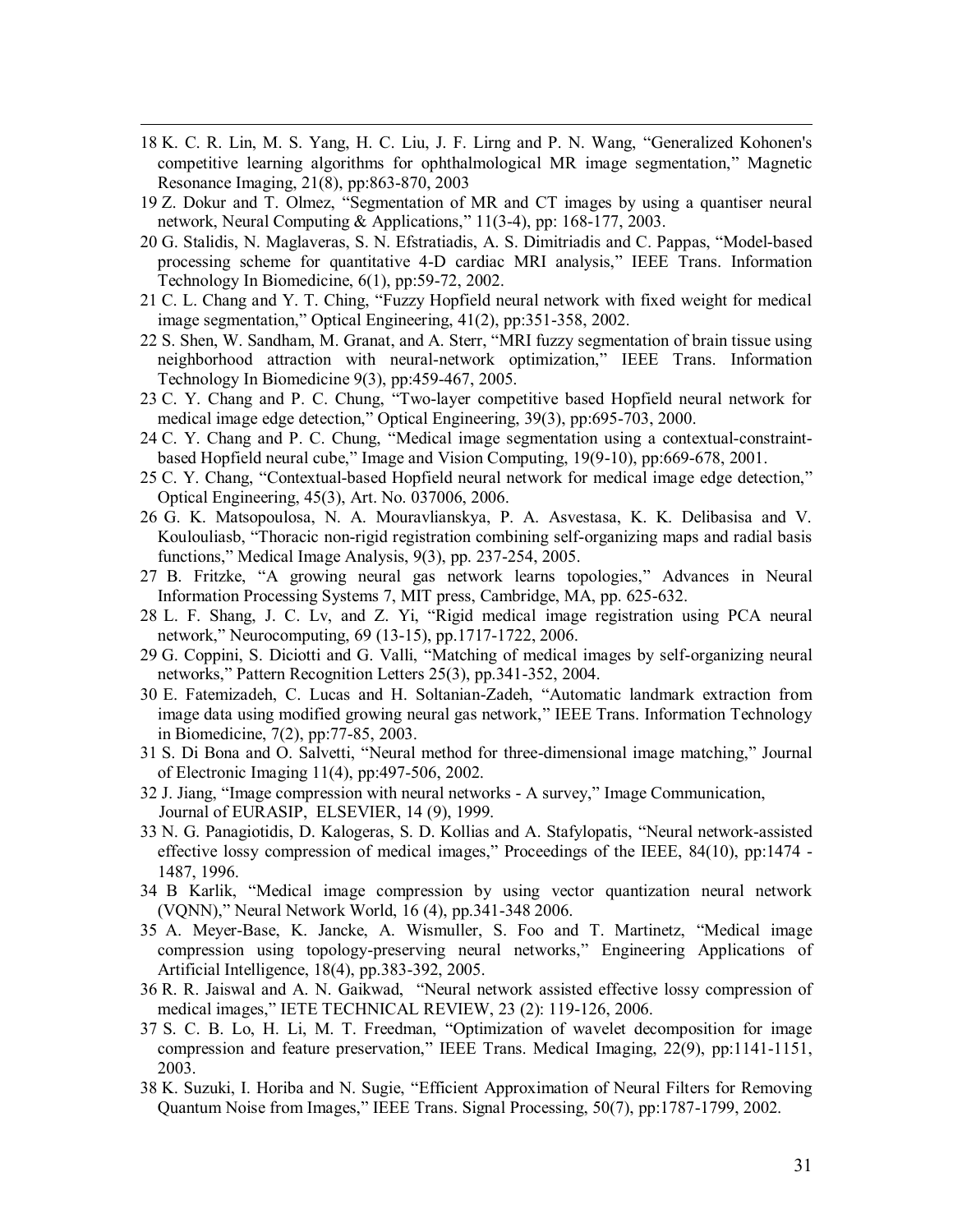39 K. Suzuki, H. Abe, H. MacMahon and K. Doi, "Image-Processing Technique for Suppressing Ribs in Chest Radiographs by Means of Massive Training Artificial Neural Network (MTANN)," IEEE Trans. Medical Imaging, 25(4), 2006

- 40 K. Suzuki, I. Horiba, K. Ikegaya, and M. Nanki, "Recognition of coronary arterial stenosis using neural network on DSA system," Syst. Comput. Japan, vol. 26, no. 8, pp. 66–74, 1995.
- 41 K. Suzuki, "Neural edge enhancer for supervised edge enhancement from noisy images." IEEE Trans. Pattern Anal. Mach. Intell., vol. 25, no. 12,pp. 1582–1596, Dec. 2003.
- 42 L. Hainc and J. Kukal, "Role of robust processing in ANN de-noising of 2D image," Neural Network World, 16(2), pp:163-176, 2006.
- 43 G. K. Chen, T. D. Chiueh, J. H. Chen, "Active cancellation system of acoustic noise in MR imaging," IEEE Transactions On Biomedical Engineering, 46(2), pp:186-191, 1999.
- 44 H. H. P. Wu, "Patient information extraction in digitized X-ray imagery," Image and Vision Computing 22(3), pp:215-226, 2004.
- 45 P. Cerveri, C. Forlani, N. A. Borghese and G. Ferrigno, "Distortion correction for x-ray image intensifiers: Local unwarping polynomials and RBF neural networks," Medical Physics 29(8), pp:1759-1771, 2002.
- 46 J. H. Hsu and C. S. Tseng, "Application of three-dimensional orthogonal neural network to craniomaxillary reconstruction," Computerized Medical Imaging and Graphics 25(6), pp:477-482, 2001.
- 47 D.D. Dorfman, K.S. Berbaum and C.E. Metz, "Receiver operating characteristic rating analysis - generalization to the population of readers and patients with the jackknife method," Investigative Radiology, 27(9), pp: 723-731, 1992.
- 48 M. Kallergi, "Computer-aided diagnosis of mammographic microcalcification clusters,"  $31(2)$ , Medical Physics, pp.314-326, 2004.
- 49 J.O. Glass, W. E. Reddick, O. Goloubeva, V. Yo and R.G. Steen, "Hybrid artificial neural network segmentation of precise and accurate inversion recovery (PAIR) images from normal human brain," MAGNETIC RESONANCE IMAGING, 18(10), pp:1245-1253, 2000.
- 50 W.E. Reddick, R.K. Mulhern, T.D. Elkin, J. O. Glass, T. E. Merchant and J. W. Langston, "A hybrid neural network analysis of subtle brain volume differences in children surviving brain tumors," MAGNETIC RESONANCE IMAGING, 16(4), pp.413-421, 1998.
- 51 K. Suzuki, I. Horiba, N. Sugie and M. Nanki, "Extraction of Left Ventricular Contours from Left Ventriculograms by Means of a Neural Edge Detector," IEEE Trans. Medical Imaging, 23(3), pp.330-339, 2004.
- N12: J.-S. Chiu, Y.-F. Wang, Y.-C. Su, et al, "Artificial Neural Network to Predict Skeletal Metastasis in Patients with Prostate Cancer," Journal of Medical Systems, 33(2), pp. 91-100, April 2009.
- N16: J. H. Goodband, O. C. L. Haas, and J. A. Mills, "A comparison of neural network approaches for on-line prediction in IGRT," Med. Phys., 35(3), pp. 1113-1122, March 2008.
- N1: J. Kim and B. Horwitz, "Investigating the neural basis for fMRI-based functional connectivity in a blocked design: application to interregional correlations and psychophysiological interactions,‖ Magn Reson Imaging, 26(5), pp. 583-593, 2008.
- N6: G. Marrelec, J. Kim, J. Doyon, and B. Horwitz, "Large-Scale Neural Model Validation of Partial Correlation Analysis for Effective Connectivity Investigation in Functional MRI," Human Brain Mapping, 30(3), pp. 941-950, 2009.
- N23: S. J. Carrington and A. J. Bailey, "Are there theory of mind regions in the brain? A review of the neuroimaging literature," Human Brain Mapping, 30(8), pp. 2313-2335, 2008.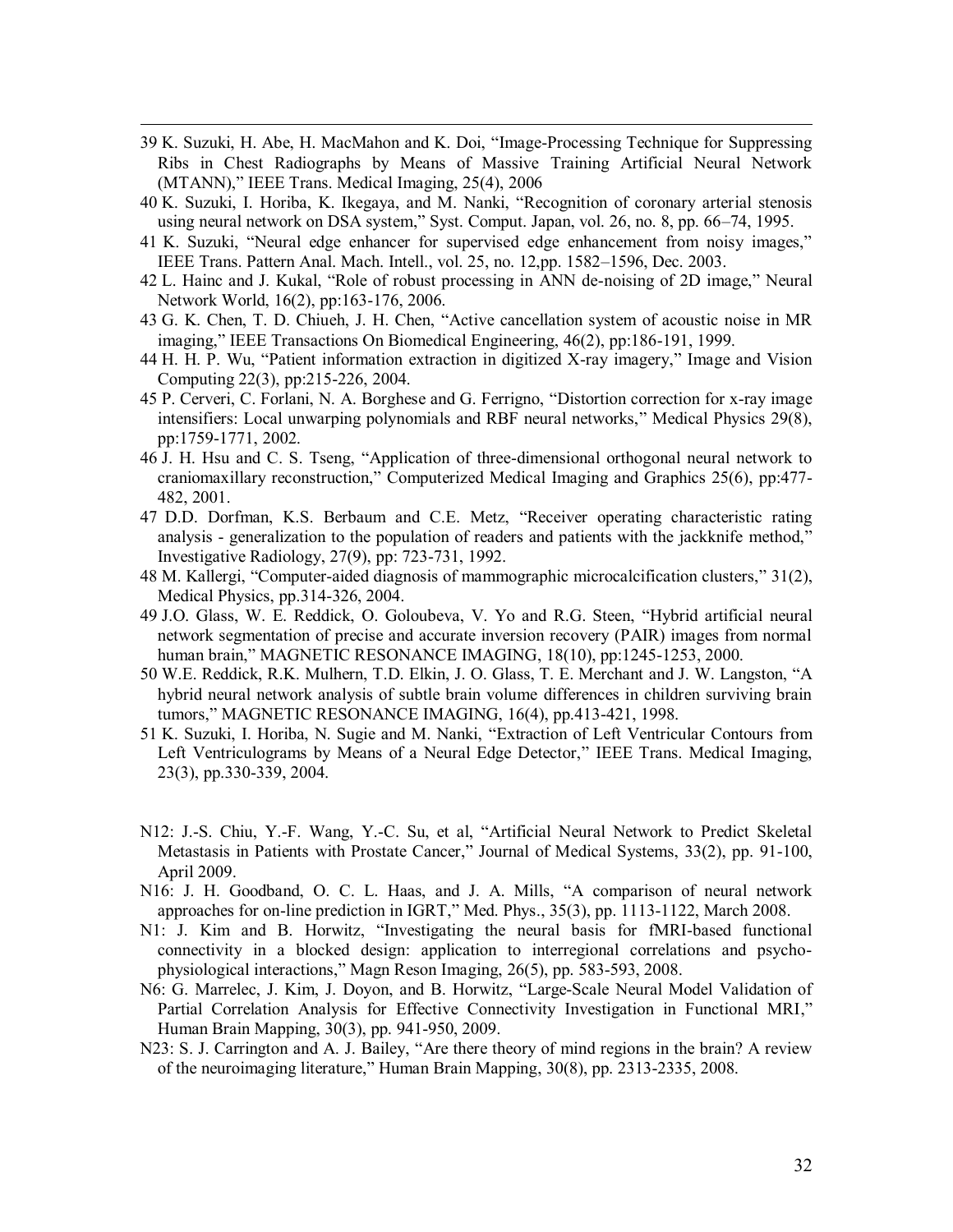N34: K. Li, L. Guo, J. Nie and T. Liu, "Review of methods for functional brain connectivity detection using fMRI," Computerized Medical Imaging and Graphics, 33(2), pp. 131-139, 2009.

- N28: H. D. Cheng, X. Cai, X. Chen, L. Hu, and X. Lou, "Computer-aided detection and classification of microcalcifications in mammograms: a survey," Pattern Recog., 36(12), pp. 2967-2991, 2003.
- N29: H. D. Cheng, X. J. Shi, R. Min, L. M. Hu, X. P. Cai, and H. N. Du, "Approaches for automated detection and classification of masses in mammograms," Pattern Recog., 39(4), pp. 646-668, 2006.
- N17: B. Verma, P. McLeod and A. Klevansky, "A novel soft cluster neural network for the classification of suspicious areas in digital mammograms," Pattern Recog.,  $42(9)$ , pp. 1845-1852, 2009.
- N18: S. Halkiotis, T. Botsis and M. Rangoussi, "Automatic detection of clustered microcalcifications in digital mammograms using mathematical morphology and neural networks," Signal Processing, 87(7), pp. 1559–1568, 2007.
- N2: X. Zhang, M. Kanematsu, H. Fujita, et al, "Application of an artificial neural network to the computer-aided differentiation of focal liver disease in MR imaging," Radiological Physics and Technology, 2(2), pp. 175-182, 2009.
- N8: D. Guo, T. Qiu, J. Bian, et al, "A computer-aided diagnostic system to discriminate SPIOenhanced magnetic resonance hepatocellular carcinoma by a neural network classifier." Computerized Medical Imaging and Graphics, 33(8), pp. 588-592, 2009.
- N10: K. Yamashita, T. Yoshiura, H. Arimura, et al, "Performance Evaluation of Radiologists with Artificial Neural Network for Differential Diagnosis of Intra-Axial Cerebral Tumors on MR Images," American Journal of Neuroradiology, 29, pp.1153-1158, June-July 2008.
- N11: F. Döhler, F. Mormann, B. Weber, et al, "A cellular neural network based method for classification of magnetic resonance images: Towards an automated detection of hippocampal sclerosis," Journal of Neuroscience Methods, 170(2), pp. 324-331, 2008.
- N14: K. Tägil, J. Marving, M. Lomsky, et al, "Use of neural networks to improve quality control of interpretations in myocardial perfusion imaging," Int. J. Cardiovascular Imaging,  $24(8)$ , pp. 841-848, 2008.
- N22: G. Pan, G. Yan, X. Song and X. Qiu, "BP neural network classification for bleeding detection in wireless capsule endoscopy," J. Medical Engineering and Techno., 33(7), pp. 575-581, 2009.
- N7: S.-T. Chen, Y.-H. Hsiao,, Y.-L. Huang et al, "Comparative Analysis of Logistic Regression, Support Vector Machine and Artificial Neural Network for the Differential Diagnosis of Benign and Malignant Solid Breast Tumors by the Use of Three-Dimensional Power Doppler Imaging,‖ Korean J. Radiol., 10(5), pp. 464–471, 2009.
- N3: M. A. Mazurowski, P. A. Habas, J. M. Zurada, et al, "Training neural network classifiers for medical decision making: The effects of imbalanced datasets on classification performance," Neural Networks, 21(2-3), pp. 427-436, 2008.
- N4: P. J. Lisboa and A. F.G. Taktak, "The use of artificial neural networks in decision support in cancer: A systematic review," Neural Networks 19(4), pp. 408–415, 2006.
- N9: K. Doi, "Computer-aided diagnosis in medical imaging: Historical review, current status and future potential," Computerized Medical Imaging and Graphics, 31(4-5), pp. 198-211, 2007.
- N21: J. C. Fu, C. C. Chen, J.W. Chai, et al, "Image segmentation by EM-based adaptive pulse coupled neural networks in brain magnetic resonance imaging," Computerized Medical Imaging and Graphics, In Press, 2010.
- N25: K. Suzuki, I. Horiba, N. Sugie, and M. Nanki, "Extraction of Left Ventricular Contours From Left Ventriculograms by Means of a Neural Edge Detector," IEEE Trans. Medical Imaging, 23(3), pp. 330-339, 2004.